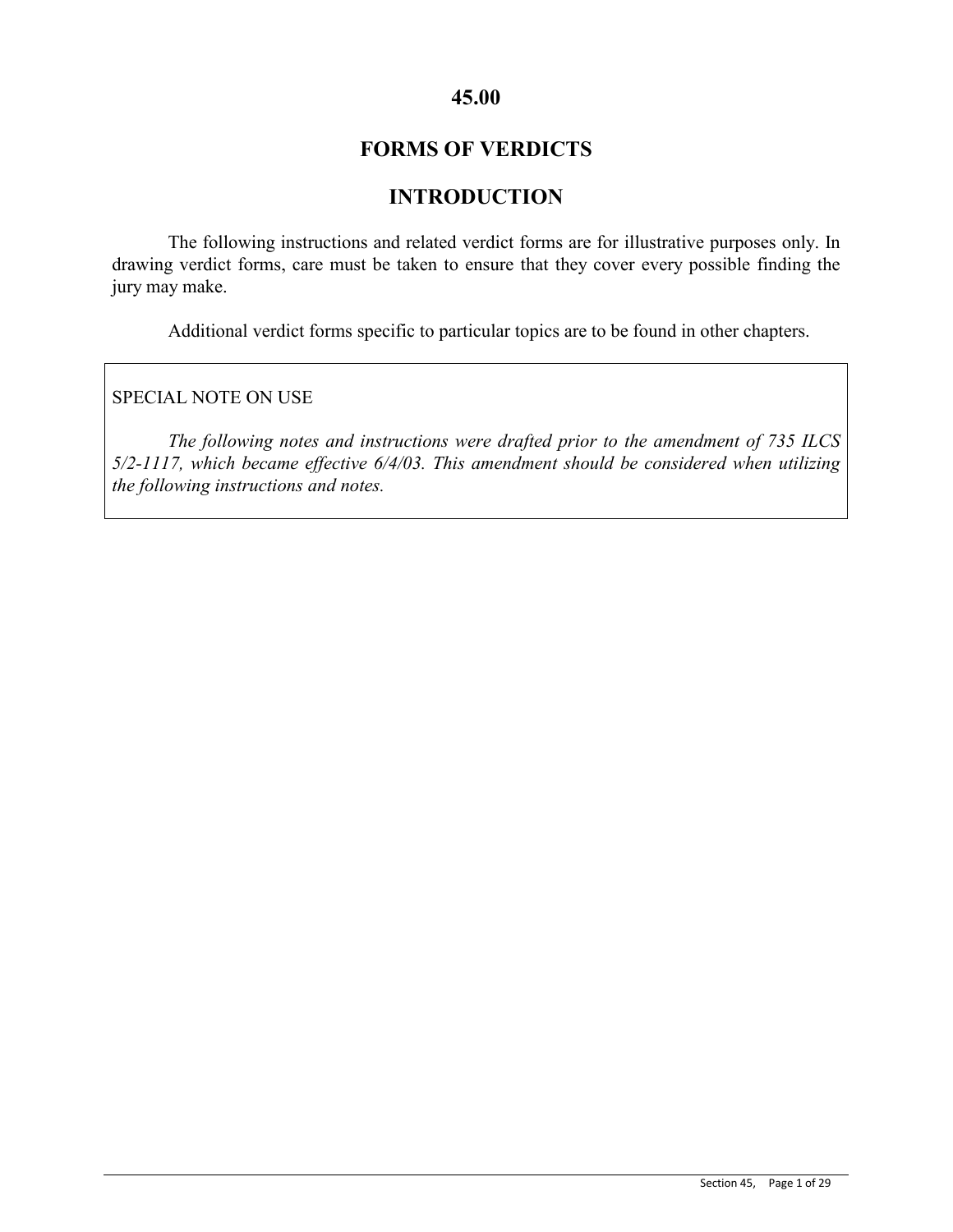## **B45.01 Instruction on Use of Verdict Forms— Negligence Only--Single Plaintiff and Defendant**

When you retire to the jury room you will first select a foreperson. He or she will preside during your deliberations.

Your verdict must be unanimous.

Forms of verdicts are supplied with these instructions. After you have reached your verdict, fill in and sign the appropriate form of verdict and return it to the court. Your verdict must be signed by each of you. You should not write or mark upon this or any of the other instructions given to you by the court.

If you find for [plaintiff's name] and against [defendant's name] and if you further find that [plaintiff's name] was not contributorily negligent, then you should use Verdict Form A.

If you find for [plaintiff's name] and against [defendant's name] and if you further find that [plaintiff's name]'s injury was proximately caused by a combination of [defendant's name]'s negligence and [plaintiff's name]'s contributory negligence and that [plaintiff's name]'s contributory negligence was 50% or less of the total proximate cause of the injury or damage for which recovery is sought, then you should use Verdict Form B.

If you find for [defendant's name] and against [plaintiff's name], or if you find that plaintiff's contributory negligence was more than 50% of the total proximate cause of the injury or damage for which recovery is sought, then you should use Verdict Form C.

## **Notes on Use**

This instruction has been drafted for a negligence case. It must be modified if there are willful and wanton allegations.

This instruction, or a variation of it, should be used in cases where there is one plaintiff and one defendant and no counterclaim. If the claim involves multiple counts, the operative paragraphs may need to be repeated for each count with the count identified, e.g., "under Count ..."

If there are multiple plaintiffs and a single defendant, separate instructions regarding verdict forms and separate verdict forms must be submitted for each plaintiff.

If there is no issue as to plaintiff's contributory negligence, delete all references to contributory negligence.

The letters used to designate the verdict forms and their corresponding references in the instruction (A, B, C, etc.) should begin with "A" and be consecutive.

*See* IPI B45.02 and B45.03, and their Notes on Use.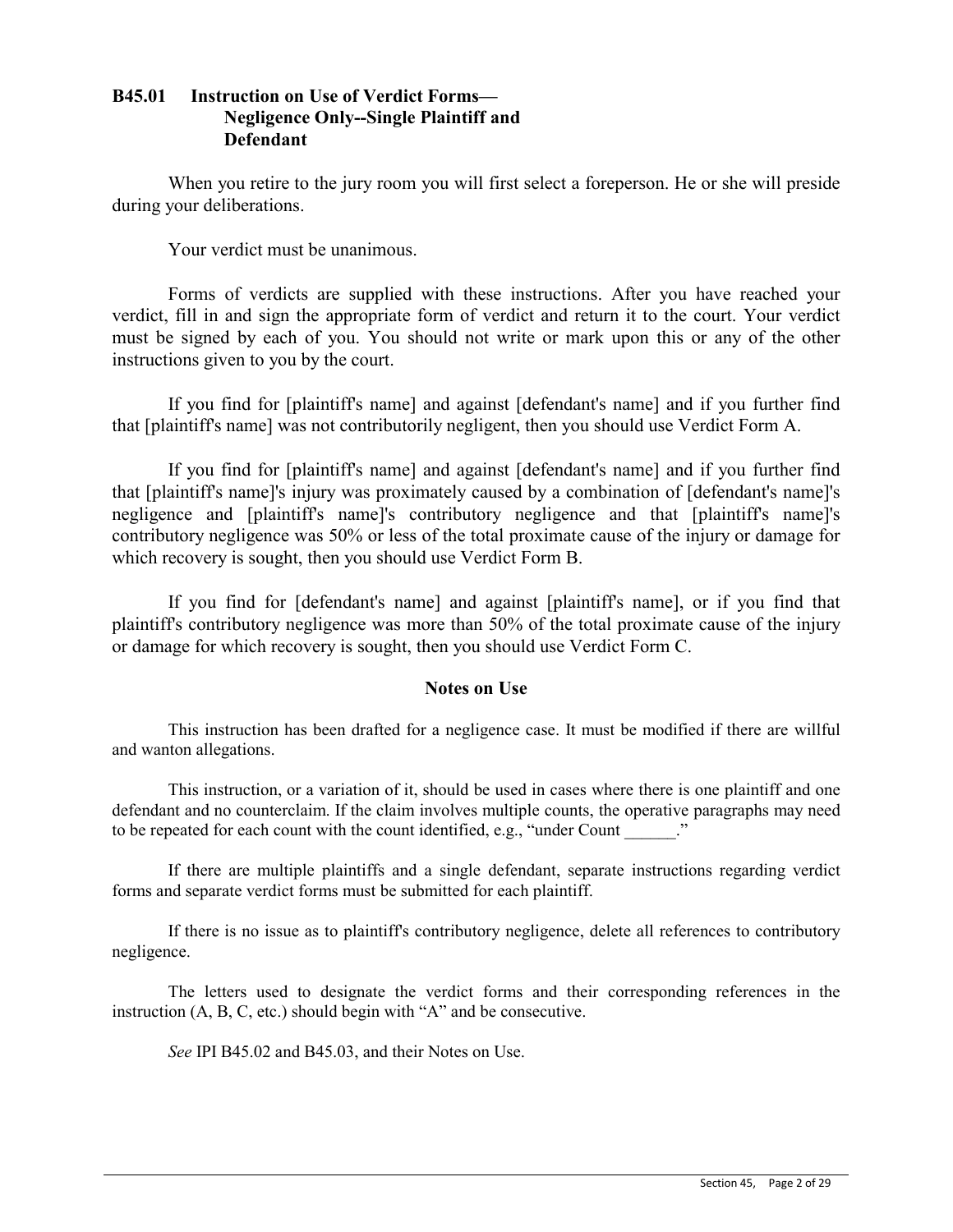## **B45.01.A Verdict Form A--Single Plaintiff and Defendant--No Contributory Negligence Pleaded**

## **VERDICT FORM A**

We, the jury, find for [plaintiff's name] and against [defendant's name]. We assess the damages in the sum of  $\qquad \qquad$  \$, [itemized as follows:]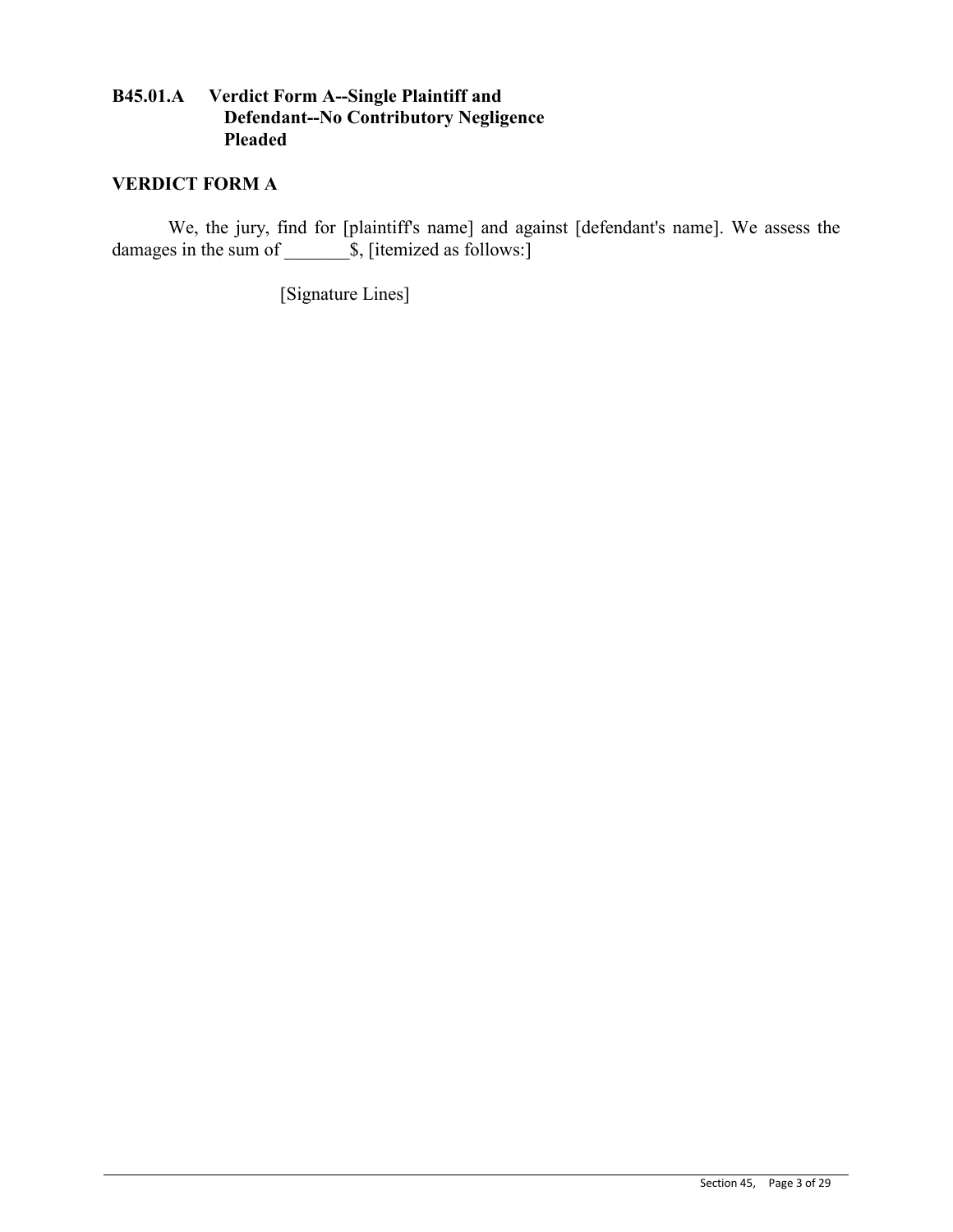## **B45.01.B Verdict Form B--Single Plaintiff and Defendant--Contributory Negligence— Less Than 50%**

#### **VERDICT FORM B**

We, the jury, find for [plaintiff's name] and against [defendant's name] and further find the following:

First: Without taking into consideration the question of reduction of damages due to the negligence of [plaintiff's name], we find that the total amount of damages suffered by [plaintiff's name] as a proximate result of the occurrence in question is  $\$\,$ , [itemized as follows:]

Second: Assuming that 100% represents the total combined negligence of all persons whose negligence proximately contributed to the plaintiff's [injuries] [damages], including [plaintiff's name] and [defendant's name] [and all other persons], we find that the percentage of such negligence attributable solely to [plaintiff's name] is  $\qquad$  percent (%).

Third: After reducing the total damages sustained by [plaintiff's name] by the percentage of negligence attributable solely to [plaintiff's name], we assess [plaintiff's name]'s recoverable damages in the sum of  $\qquad$  \$.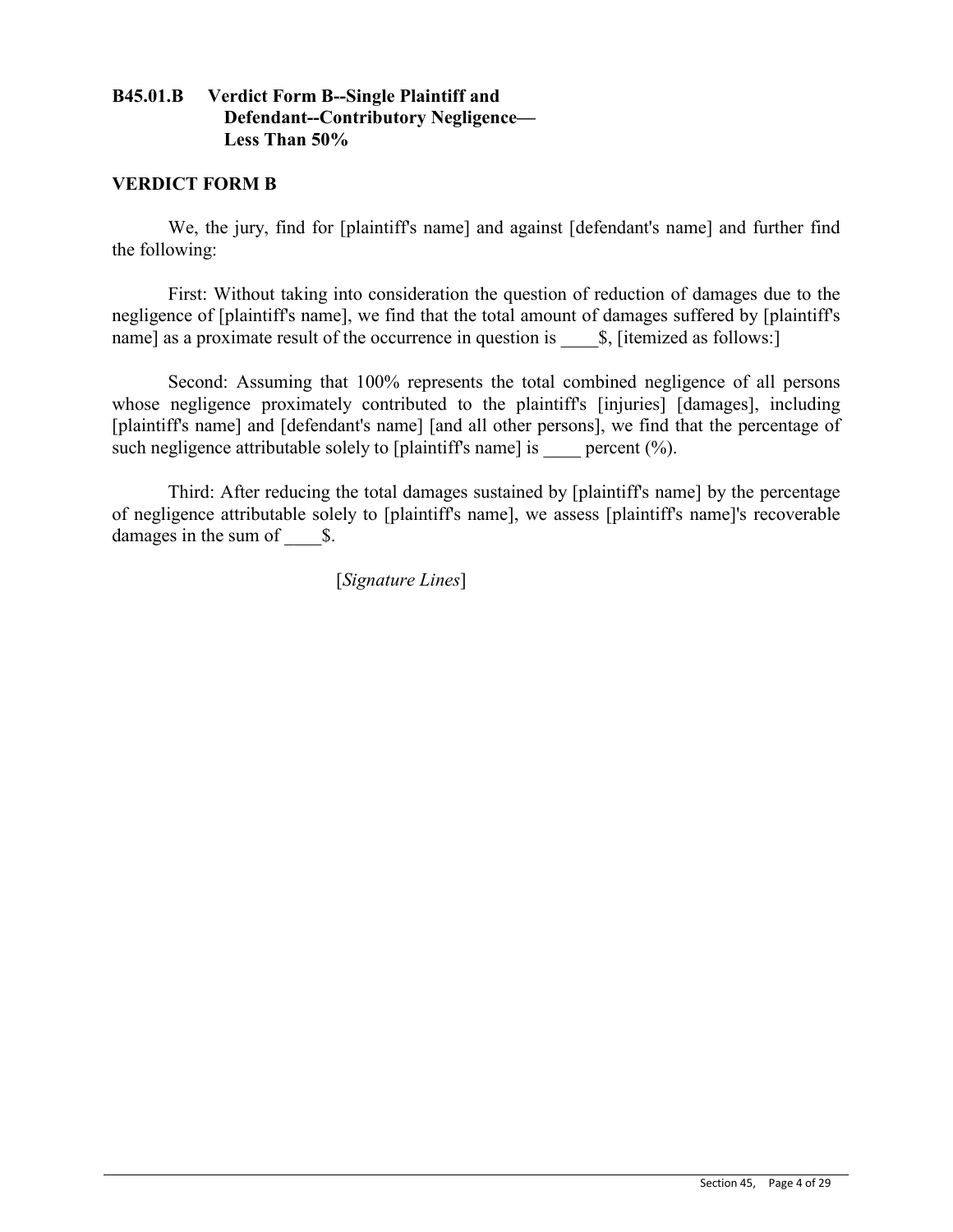## **B45.01.C Verdict Form C--Single Plaintiff and Defendant--Contributory Negligence— More Than 50%**

# **VERDICT FORM C**

We, the jury, find for [defendant's name] and against [plaintiff's name].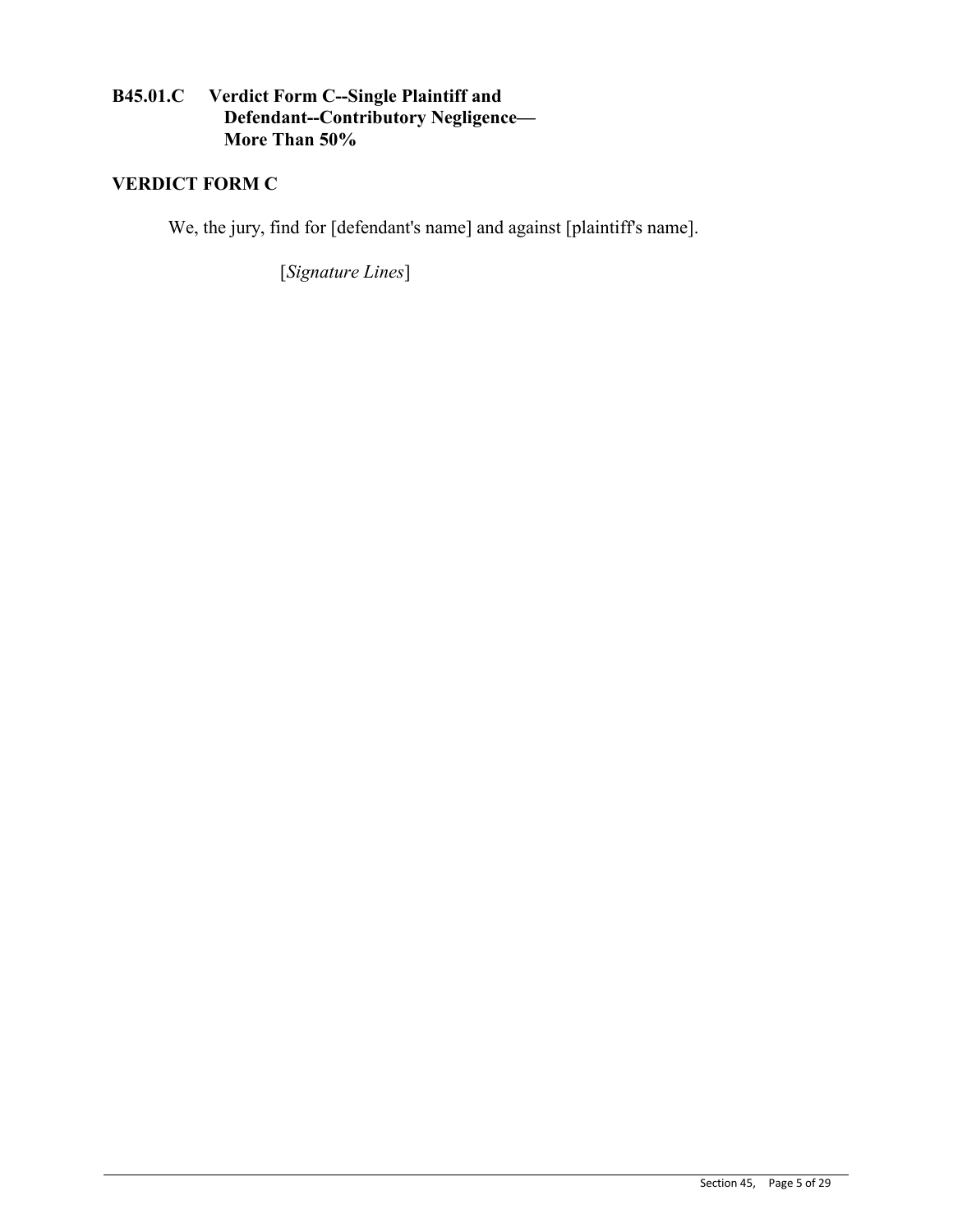## **B45.02 Instruction on Use of Verdict Forms— Negligence Only--Single Plaintiff and Defendant--Counterclaim**

When you retire to the jury room you will first select a foreperson. He or she will preside during your deliberations.

Your verdicts must be unanimous.

Forms of verdicts are supplied with these instructions. After you have reached your verdicts, fill in and sign the appropriate forms and return them to the court. You must return one verdict as to the [complaint] [claim of [plaintiff's name] against [defendant's name]], and one verdict as to the [counterclaim] [claim of [defendant's name] against [plaintiff's name]]. [Since there is more than one plaintiff in this action, you must return one verdict as to each plaintiff's complaint and a second verdict as to any claim of a defendant against any plaintiff.]

Your verdicts must be signed by each of you. You should not write or mark upon this or any of the other instructions given to you by the court.

If you find for [plaintiff's name] and against [defendant's name] on [plaintiff's name]'s complaint, and if you further find that [plaintiff's name] was not contributorily negligent, then you should use Verdict Form A.

If you find for [plaintiff's name] and against [defendant's name] on [plaintiff's name]'s complaint, and if you further find that [plaintiff's name]'s injury was proximately caused by a combination of [defendant's name]'s negligence and [plaintiff's name]'s contributory negligence and that [plaintiff's name]'s contributory negligence was 50% or less of the total proximate cause of the injury or damage for which recovery is sought, then you should use Verdict Form B.

If you find for [defendant's name] and against [plaintiff's name] on [plaintiff's name]'s complaint, or if you find that plaintiff's contributory negligence was more than 50% of the total proximate cause of the injury or damage for which recovery is sought, then you should use Verdict Form C.

If you find for [counterplaintiff's name] and against [counterdefendant's name] on [counterplaintiff's name]'s counterclaim, and if you further find that [counterplaintiff's name] was not contributorily negligent, then you should use Verdict Form D.

If you find for [counterplaintiff's name] and against [counterdefendant's name] on [counterplaintiff's name]'s counterclaim, and if you further find that [counterplaintiff's name]'s injury was proximately caused by a combination of [counterdefendant's name]'s negligence and [counterplaintiff's name]'s contributory negligence, and that [counterplaintiff's name]'s contributory negligence was 50% or less of the total proximate cause of the injury or damage for which recovery is sought, then you should use Verdict Form E.

If you find for [counterdefendant's name] and against [counterplaintiff's name] on [counterplaintiff's name]'s counterclaim or if you find that [counterplaintiff's name]'s contributory negligence was more than 50% of the total proximate cause of the injury or damage for which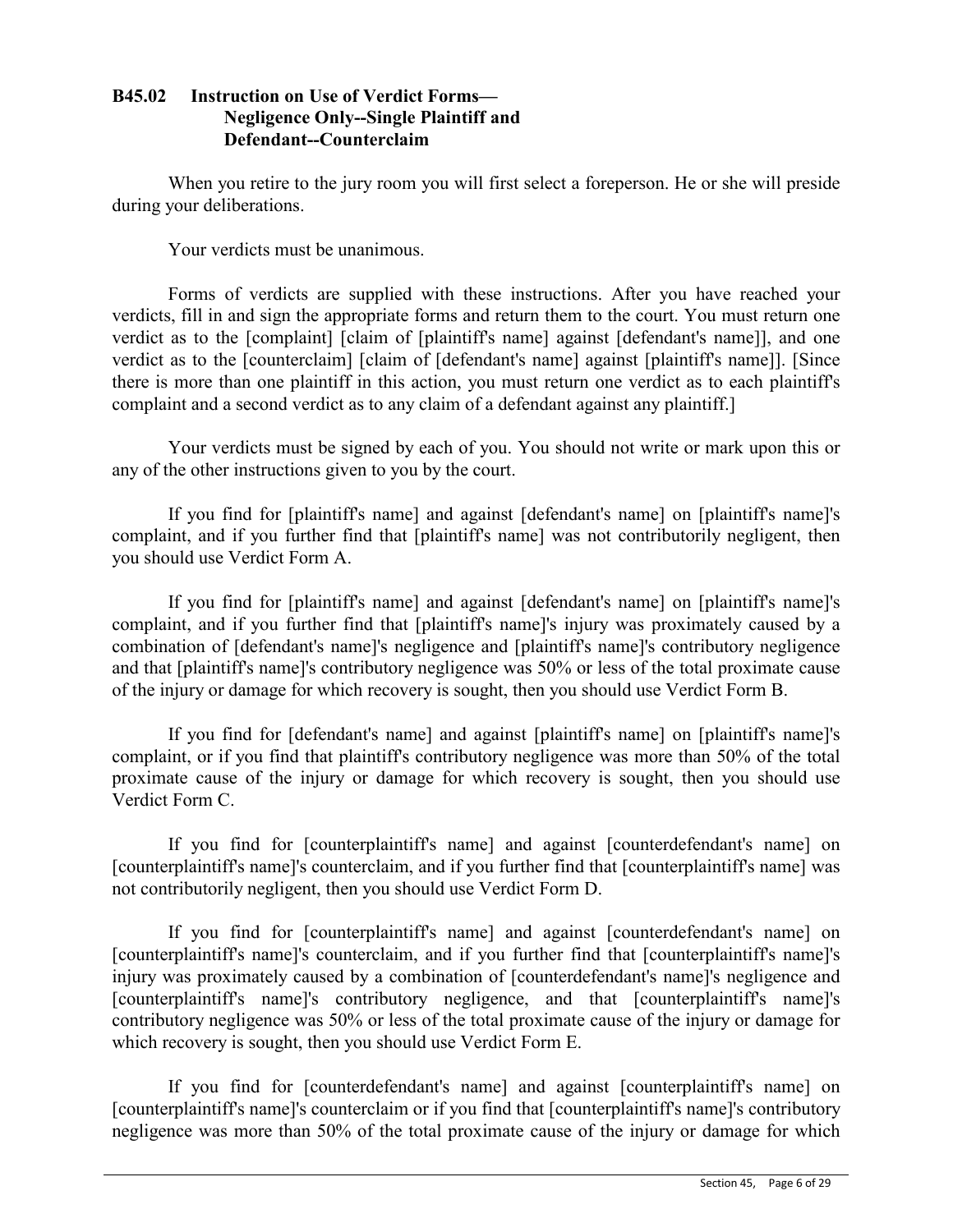recovery is sought, then you should use Verdict Form F.

#### **Notes on Use**

This instruction has been drafted for a negligence case. It must be modified if there are willful and wanton allegations.

This instruction, or a variation of it, should be used in cases where there is one plaintiff and one defendant, but the defendant makes a counterclaim. If the claim or counterclaim involves multiple counts, the operative paragraphs may need to be repeated for each count with the count identified, e.g., "under Count ."

If there are multiple plaintiffs and multiple defendants, a separate set of verdict forms should be given for each plaintiff (B45.02 and Verdict Forms A-F inclusive, modified to reflect the plurality of defendants and naming each plaintiff).

If there is no issue as to plaintiff's contributory negligence, delete all references to contributory negligence.

The letters used to designate the verdict forms and their corresponding references in the instruction (A, B, C, etc.) should begin with "A" and be consecutive.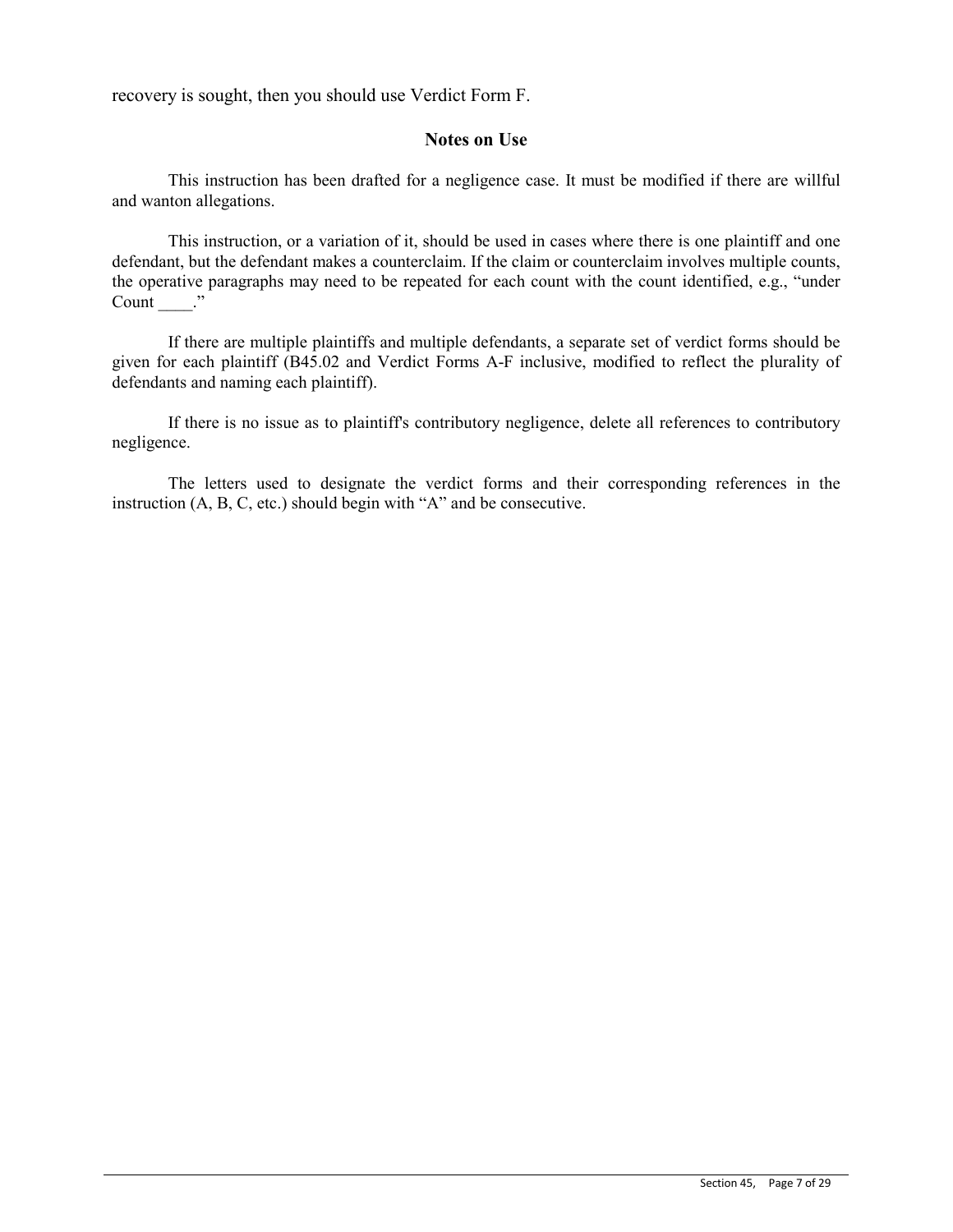## **B45.02.A Verdict Form A--Single Plaintiff and Defendant--No Contributory Negligence Pleaded**

## **VERDICT FORM A**

We, the jury, find for [plaintiff's name] and against [defendant's name]. We assess the damages in the sum of \$\_\_\_, [itemized as follows:]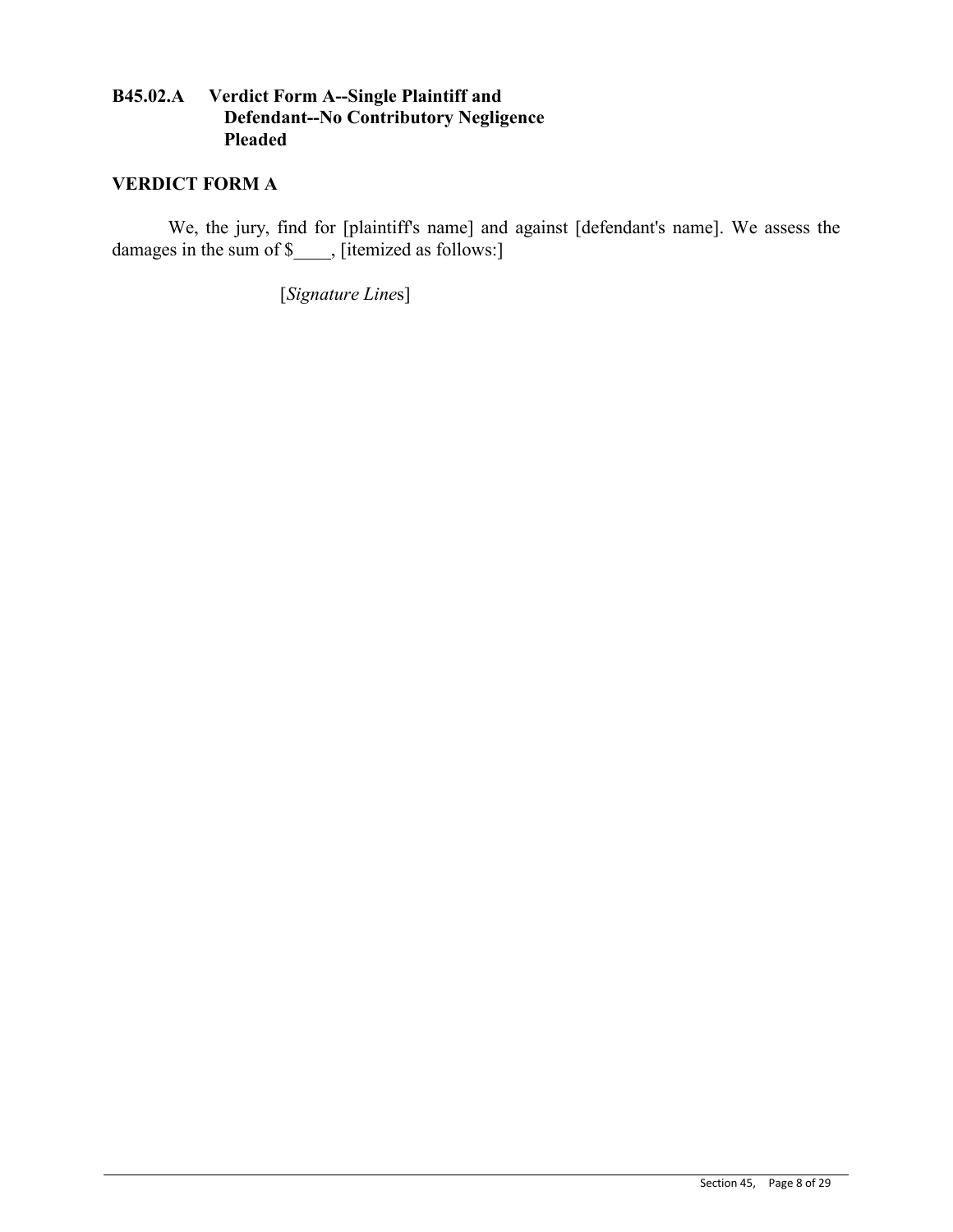## **B45.02.B Verdict Form B--Single Plaintiff and Defendant--Contributory Negligence Alleged--Less Than 50%**

### **VERDICT FORM B**

We, the jury, find for [plaintiff's name] and against [defendant's[s'] name[s]] and further find the following:

First: Without taking into consideration the question of reduction of damages due to the negligence of [plaintiff's name], we find that the total amount of damages suffered by [plaintiff's name] as a proximate result of the occurrence in question is \$

Second: Assuming that 100% represents the total combined negligence of [plaintiff's name] and of [defendant's[s'] name[s]] [and all other persons], we find that the percentage of negligence attributable solely to [plaintiff's name] is percent  $(\% )$ .

Third: After reducing the total damages sustained by [plaintiff's name] by the percentage of negligence attributable solely to [plaintiff's name], we assess [plaintiff's name]'s recoverable damages in the sum of \$ . [itemized as follows:]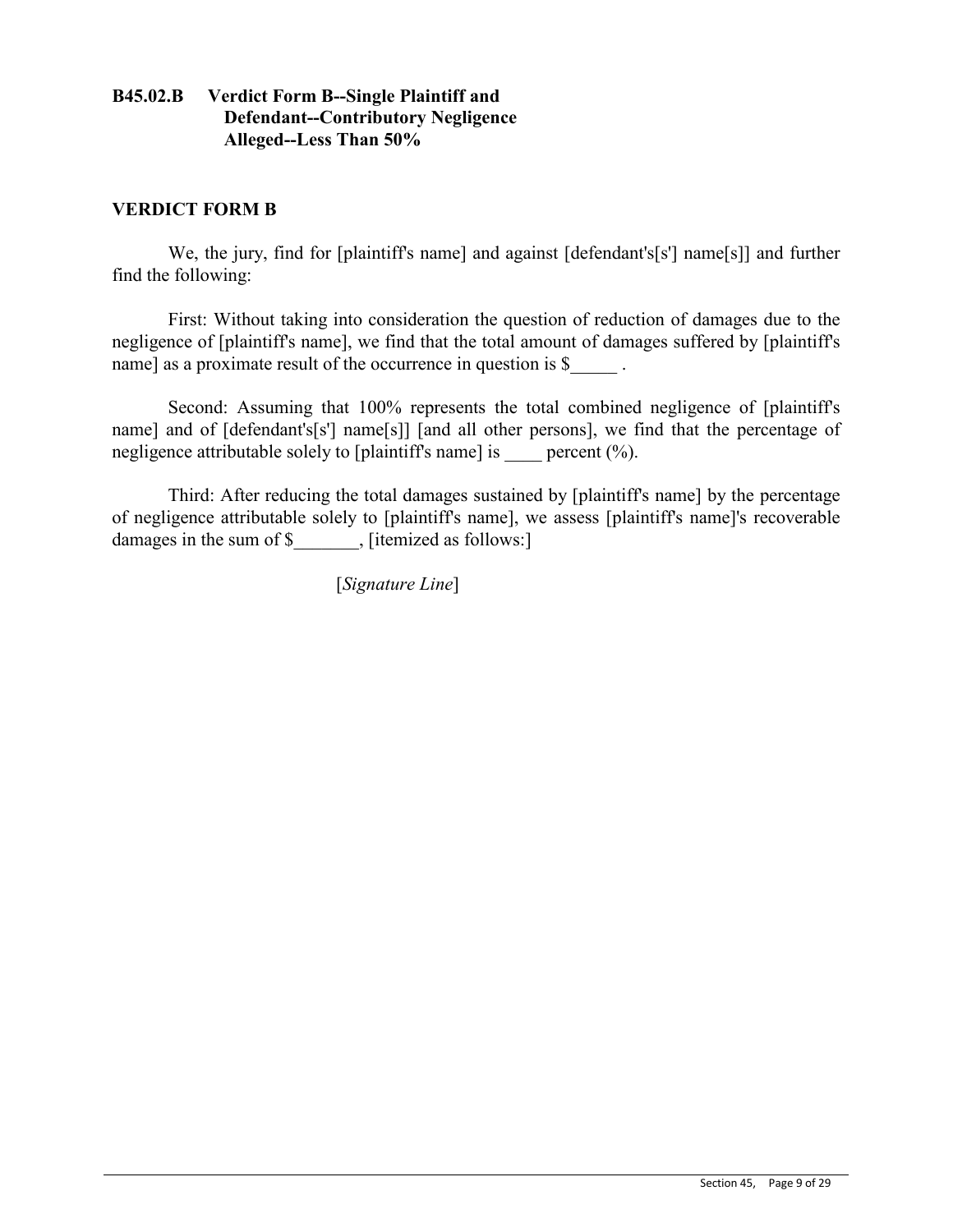# **B45.02.C Verdict Form C--Single Plaintiff and Defendant--Contributory Negligence Alleged--More Than 50%**

# **VERDICT FORM C**

We, the jury, find for [defendant's name] and against [plaintiff's name].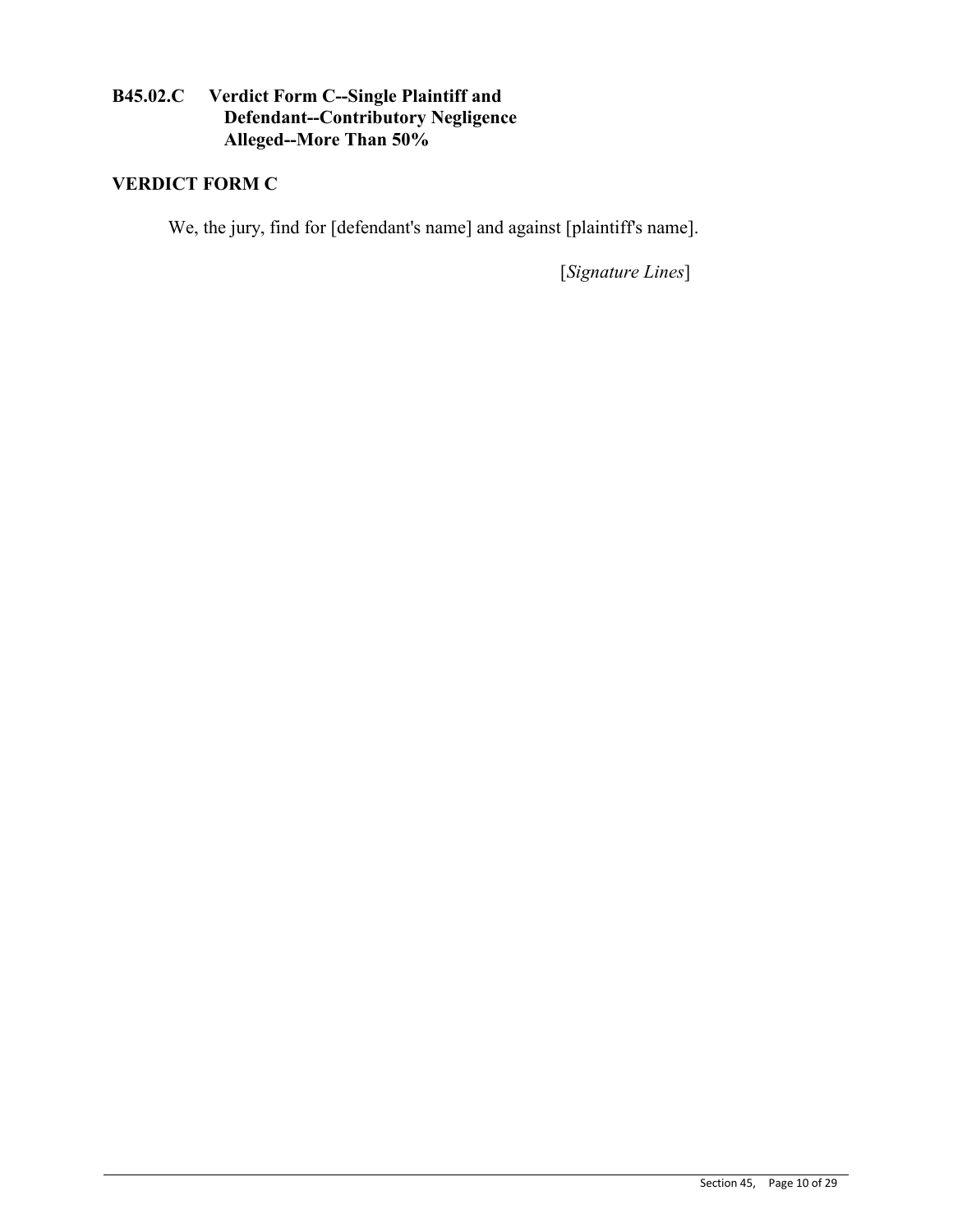### **B45.02.D Verdict Form D--Single Plaintiff and Defendant--Counterclaim--No Contributory Negligence Pleaded**

### **VERDICT FORM D**

We, the jury, find against [plaintiff's name] and for [defendant's name] on [plaintiff's name]'s complaint.

We further find for [defendant's name] and against [plaintiff's name] on [defendant's name]'s counterclaim. We assess [defendant's name]'s damages on his counterclaim in the sum of \$\_\_\_\_\_\_\_, [itemized as follows:]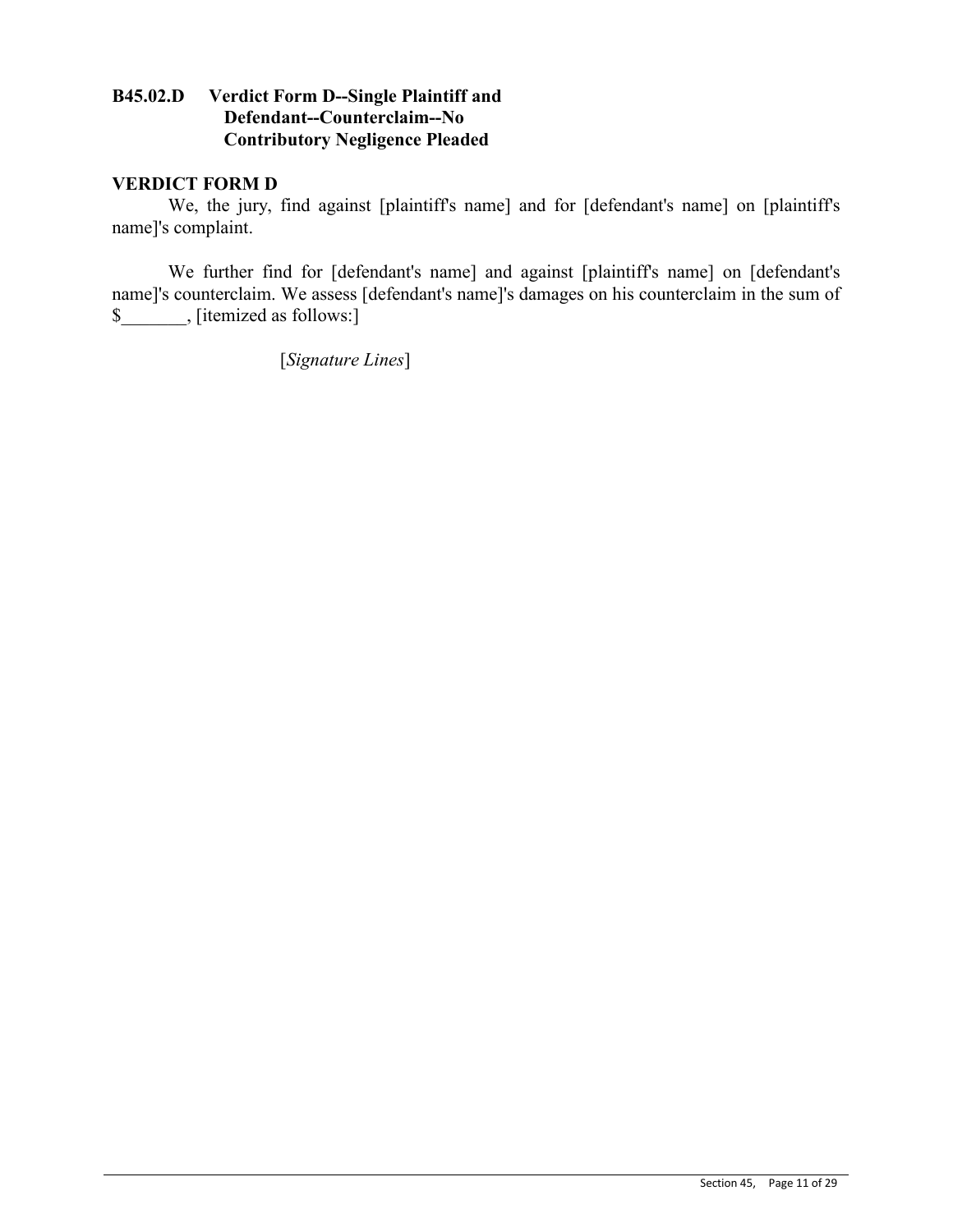## **B45.02.E Verdict Form E--Single Plaintiff and Defendant--Counterclaim--Contributory Negligence Alleged--Less Than 50%**

#### **VERDICT FORM E**

We, the jury, find for [counterplaintiff's name] and against [counterdefendant's name] and further find the following:

First: Without taking into consideration the question of reduction of damages due to the negligence of [counterplaintiff's name], if any, we find that the total amount of damages suffered by [counterplaintiff's name] as a proximate result of the occurrence in question is \$\_\_\_\_\_

Second: Assuming that 100% represents the total combined negligence of [counterplaintiff's name] and of [counterdefendant's name] [and of all other persons], we find that the percentage of negligence that was a proximate cause of [counterplaintiff's name]'s [injury] [or] [damage] attributable solely to [counterplaintiff's name] is percent  $(\% )$ .

Third: After reducing the total damages sustained by [counterplaintiff's name] by the percentage of negligence attributable to [counterplaintiff's name], we assess [counterplaintiff's name]'s recoverable damages in the sum of \$ , [itemized as follows:]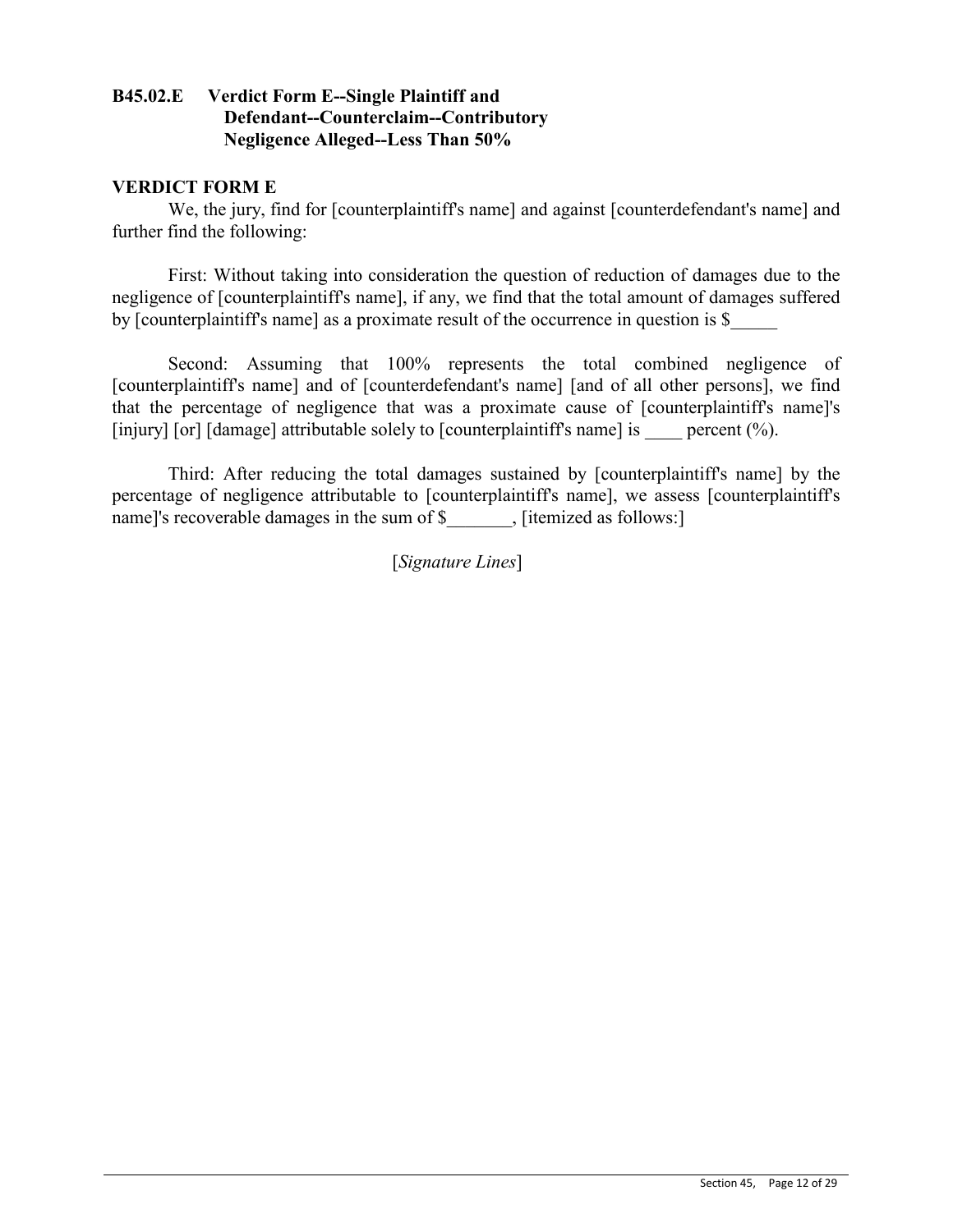# **B45.02.F Verdict Form F--Single Plaintiff and Defendant--Counterclaim--Contributory Negligence Alleged--More Than 50%**

# **VERDICT FORM F**

We, the jury, find for [counterdefendant's name] and against [counterplaintiff's name].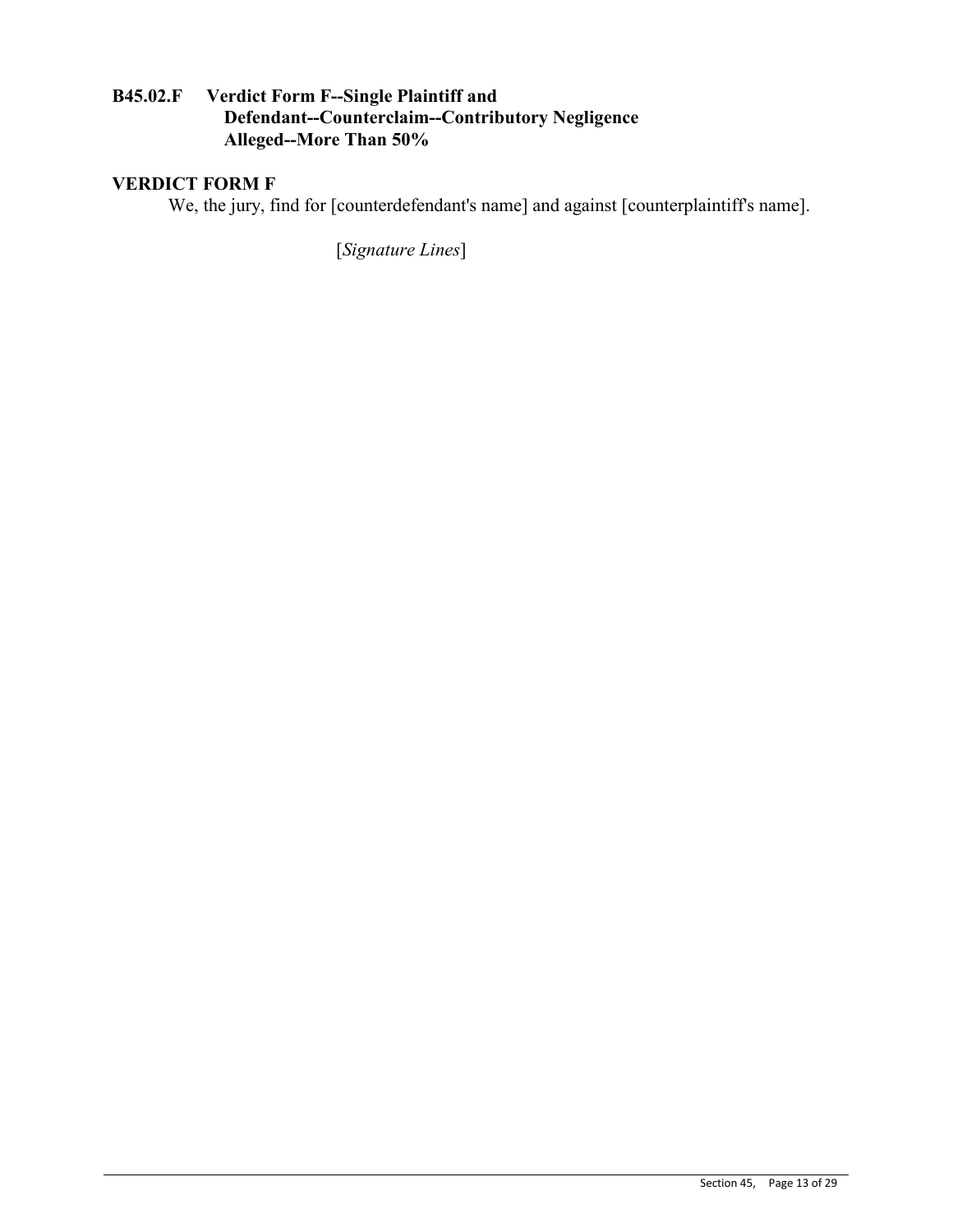## **B45.03 Instruction on Use Of Verdict Forms— Negligence Only--Single Plaintiff and**  Multiple Defendants

When you retire to the jury room you will first select a foreperson. He or she will preside during your deliberations.

Your verdict<sup>[s]</sup> must be unanimous.

Forms of verdicts are supplied with these instructions. After you have reached your verdict[s], fill in and sign the appropriate form[s] and return [it] [them] to the court. Your verdict[s] must be signed by each of you. You should not write or mark upon this or any of the other instructions given to you by the court.

The parties in this case are:

**Plaintiff: [name of plaintiff]**

**Defendants: [names of defendants]** 

**\_\_\_\_\_\_\_\_\_\_\_\_\_\_\_\_**

If you find for the plaintiff and against any of the defendants and if you further find that plaintiff was not contributorily negligent, then you should use Verdict Form A, writing in "0%" on Line "(a)" of Paragraph "Second" of Verdict Form A.

If you find for [plaintiff's name] and against one or more of the defendants, and if you further find that [plaintiff's name]'s injury was proximately caused by a combination of the negligence of that defendant or defendants and [plaintiff's name]'s contributory negligence, and that [plaintiff's name]'s contributory negligence was 50% or less of the total proximate cause of the injury or damage for which recovery is sought, then you should use Verdict Form A, writing in the percentage of the plaintiff's contributory negligence on Line "(a)" of Paragraph "Second" of Verdict Form A.

If you find in favor of all defendants or that [plaintiff's name]'s contributory negligence was more than 50% of the total proximate cause of the injury or damage for which recovery is sought, then you should use Verdict Form B.

## **Notes on Use**

This instruction has been drafted for a negligence case. It may need to be modified if there are willful and wanton allegations or other theories of liability.

This instruction, or a variation of it, should be used in cases where there is one plaintiff and more than one claimed tortfeasor. If there are multiple counts, the operative paragraphs may need to be repeated for each count with the count identified, e.g., "under Count ..."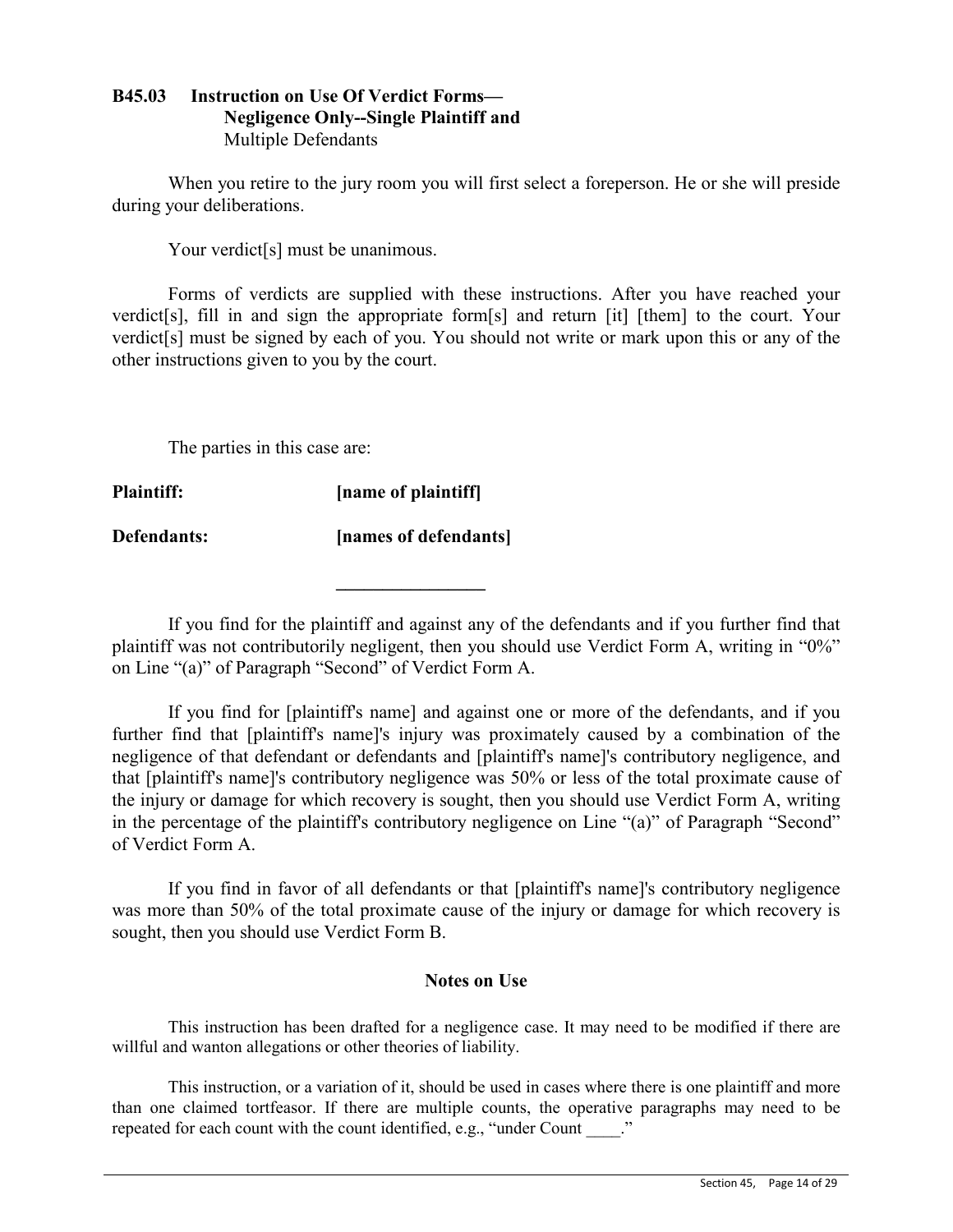If there is no issue as to plaintiff's contributory negligence, delete all references to contributory negligence.

The letters used to designate the verdict forms and their corresponding references in the instruction (A, B, etc.) should begin with "A" and be consecutive.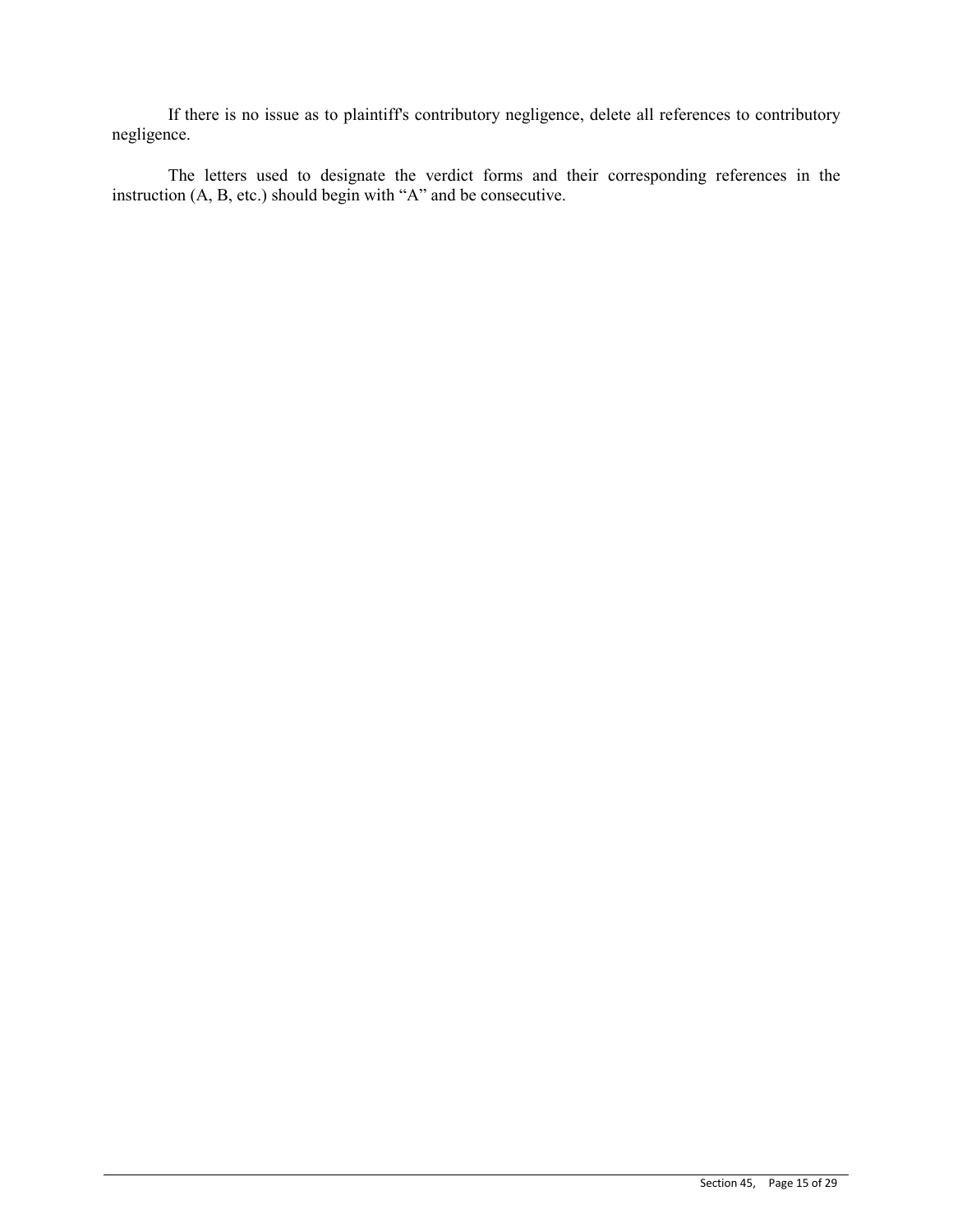## **B45.03.A Verdict Form A--Single Plaintiff and Claimed Multiple Tortfeasors— Comparative Negligence--Verdict for Plaintiff Against Some But Not All Defendants**

#### **VERDICT FORM A**

We, the jury, find for [plaintiff's name] and against the following defendant or defendants:

| Name of defendant 1 | Yes | No             |
|---------------------|-----|----------------|
|                     |     |                |
| Name of defendant 2 | Yes | N <sub>0</sub> |
|                     |     |                |
| Name of defendant 3 | Yes | N <sub>0</sub> |
|                     |     |                |

We further find the following:

First: Without taking into consideration the question of reduction of damages due to the [negligence] [other damage reducing defense] of [plaintiff's name], if any, we find that the total amount of damages suffered by [plaintiff's name] as a proximate result of the occurrence in question is \$ \_\_\_\_\_, itemized as follows:

| The reasonable expense of past medical and medically related expenses: |  |
|------------------------------------------------------------------------|--|
| (Other damages, insert from IPI 30 series)                             |  |
| PLAINTIFF'S TOTAL DAMAGES:                                             |  |

Second: Assuming that 100% represents the total combined legal responsibility of all [persons] [or] [entities] who [that] proximately caused [plaintiff's name] injury, we find the percentage of legal responsibility attributable to each as follows:

| a) Plaintiff's name      | $\%$ |
|--------------------------|------|
| b) Defendant #1's name   | $\%$ |
| c) Defendant $#2's$ name | $\%$ |
| $d)$ Other <sup>1</sup>  | $\%$ |
| <b>TOTAL</b>             | 100% |

1 Under *Bofman v. Material Service Corporation*, 125 Ill.App.3d 1053, 1064 (1st Dist. 1984) and *Smith v. Central Illinois Public Service Company*, 176 Ill.App.3d 482 (4th Dist. 1988), in a case where there is a potential finding of contributory fault by the plaintiff, the jury should evaluate the fault of non-parties because "it is essential for determining liability commensurate with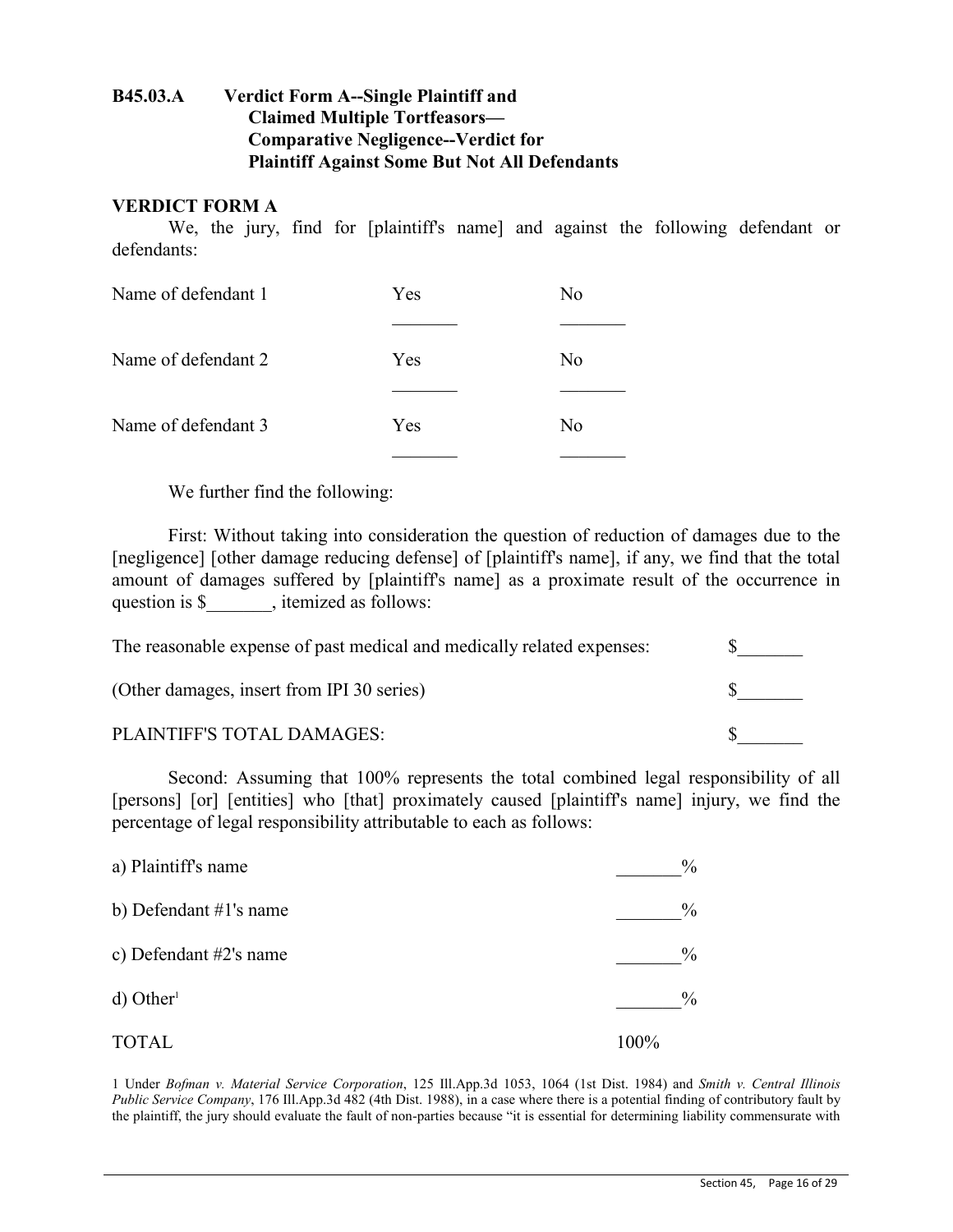degree of total fault." The fault of the settling parties, however, should be disregarded for purposes of the 2-1117 calculation. *Ready v. United/Goedecke Services, Inc.*, 232 Ill.2d 369, 385 (2008)

(*Instructions to Jury: If you find that plaintiff was not [contributorily negligent] [other damage reducing defense], or if you find any other party listed on the verdict form was not legally responsible in a way that proximately caused plaintiff's injury, you should enter a zero (0)% as to that party.*)

Third: After reducing the plaintiff's total damages [(from paragraph First)] by the percentage of [negligence] [other damage reducing defense], if any, of \_\_\_\_ [(from line (a) in paragraph Second)], we award [plaintiff's name] recoverable damages in the amount of \$\_\_\_\_\_

[*Signature lines*]

*Verdict Form, Notes and Comment revised January 2010. Notes revised June 1, 2012.*

#### **Notes on Use**

This instruction should be used when there is a claim of contributory fault of the plaintiff. However, if the plaintiff suffers multiple, separable injuries and not all of the defendants are alleged to have caused each of the separable injuries then a modified verdict form may be necessary. *See Auten v. Franklin*, 404 Ill.App.3d 1130, 942 N.E.2d 500, 347 Ill.Dec.  $297$  (4<sup>th</sup> Dist. 2010). If there is no claim of contributory fault, use IPI Civil B45.03A2. If contribution is sought against third-party defendants, use IPI 600.14 or 600.14A.

The bracketed itemization of damages in paragraph [First] should be used in any case where itemization of damages is required under 735 ILCS 5/2-1117 (joint and several liability) or if requested pursuant to 735 ILCS 5/2-1109, by any party. Also, if requested, each element of damages should be further itemized to provide separate lines for past and future loss pursuant to 735 ILCS 5/2-1109 (economic loss) and *Maddox v. Rozek*, 265 Ill. App. 3d 1007, 1011, 639 N.E.2d 164, 167, 203 Ill. Dec. 125, 128 (1st Dist. 1994) (non-economic loss). *See also Doering v. Janssen*, 76 Ill. App. 3d 62, 67, 394 N.E.2d 721, 725, 31 Ill. Dec. 519, 523 (3d Dist. 1979) where the court held it was not error to submit an itemized verdict form for both economic and noneconomic loss with separate lines for past and future damages.

Fill in the names of the parties and others before submitting this form to the jury.

Where "Defendant A," "Defendant B," etc. appear, insert the names of each defendant on a separate line. Provision is made for the possible inclusion on the verdict form of tortfeasors who are not parties.

This instruction, or a variation of it, should be used in cases where there is one plaintiff and more than one defendant. If there are multiple counts, the operative paragraphs may need to be repeated for each count with the count identified, e.g. "under Count."

In the event that any party moves for a separate verdict on any count, separate verdicts in addition to this verdict must be submitted. 735 ILCS 5/2-1201(c).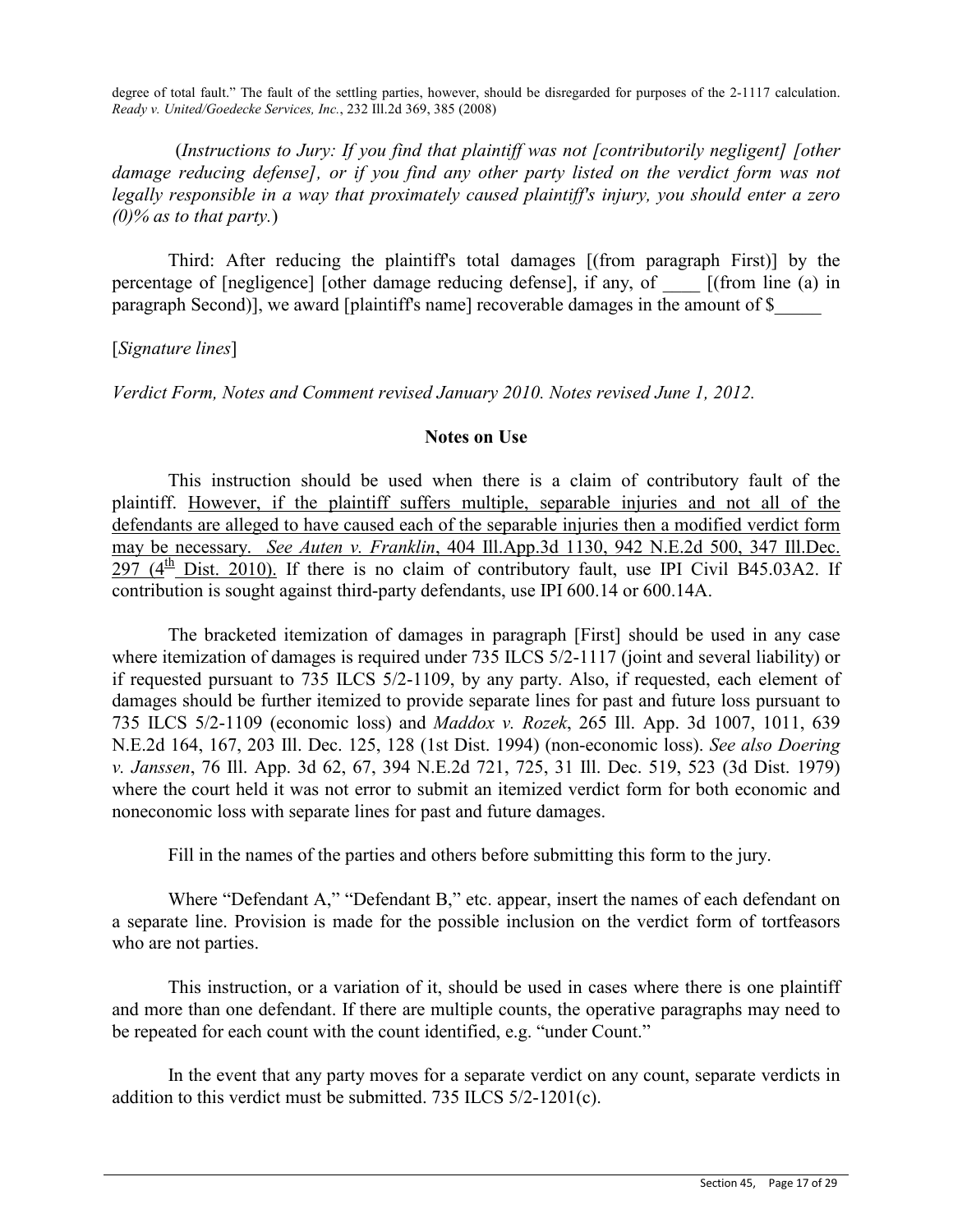The committee believes that the italicized language could be helpful to explain the verdict form to the jury.

#### **Comment**

This computational verdict form is to be used in cases involving a single plaintiff and more than one entity which could or might have caused the plaintiff's injury or damage, and where comparative negligence, contribution between defendants or joint and several liability is an issue. IPI 600.14 is identical to this instruction, with the addition of a paragraph in that instruction providing for express findings for or against third-party defendants. Because there are many issues in common between the use of a verdict form involving multiple tortfeasors (but not contribution) and cases which do involve contribution, this comment is a combined discussion of matters pertaining to both this instruction and IPI 600.14.

Four verdict forms (IPI B45.03A, B45.03A2, 600.14 and 600.14A) are intended to reflect the jury's findings as to damages and fault, which provide the data for the calculations necessary to the entry of a judgment or judgments.

The need for the jury to consider the fault of nonparty tortfeasors arose subsequent to the adoption of comparative negligence in *Alvis v. Ribar*, 85 Ill.2d 1 (1981). Consideration of the negligence of both parties and non-parties to an action is essential for determining liability commensurate with degree of total fault." *Bofman v. Material Serv. Corp*., 125 Ill.App.3d 1053 (1st Dist. 1984). In cases where contributory negligence is involved, it is permissible to introduce evidence of the liability of a non-party. The liability of non-party tortfeasors may be considered in order to determine the extent of plaintiff's responsibility for his injuries." *Smith v. Central Ill. Pub. Serv. Co.*, 176 Ill.App.3d 482 (4th Dist. 1988). *See also American Motorcycle Ass'n v. Superior Court*, 20 Cal.3d 578, 146 Cal.Rptr. 182, 190, 578 P.2d 899, 906 (1978).

In Bofman, a plaintiff was able to obtain reversal of a verdict because the jury was not properly instructed to account for the negligence of a settled nonparty. While Ready v. United/Goedecke Services, Inc., 232 Ill.2d 369 (2008) held that the percentage fault of a defendant who settled is not part of the calculation under 735 ILCS 5/2-1117, that case did not reduce the vitality of Bofman or Smith. If the jury hears evidence to suggest fault on the part of settled parties and if contributory negligence is claimed, the settled parties should be listed on the verdict form to correctly determine the percentage contributory fault of the plaintiff. The fault of the settling parties, however, should be disregarded for purposes of the 2-1117 calculation. Ready, supra at 385 ("We hold that section 2-1117 does not apply to good-faith settling tortfeasors who have been dismissed from the lawsuit."). See also, Heupel v. Jenkins, N.E.2d, 2009 WL 3762941 (1st Dist. 2009).

Persons or entities that were never sued are not part of the 2-1117 calculation either. *Jones v. DHR Cambridge Homes, Inc.*, 381 Ill.App.3d 18, 31-32, 885 N.E.2d 330 (1st Dist. 2008).

Before this form of verdict was adopted, two separate forms were used, which permitted inconsistent calculations by the jury of plaintiff's fault and the 2-1117 calculation. That inconsistency led to a reversal in *Hackett v. Equip. Specialists, Inc.*, 201 Ill.App.3d 186 (1st Dist. 1990). In *Hackett*, the jury found the defendant to be 55% at fault with respect to the plaintiff, but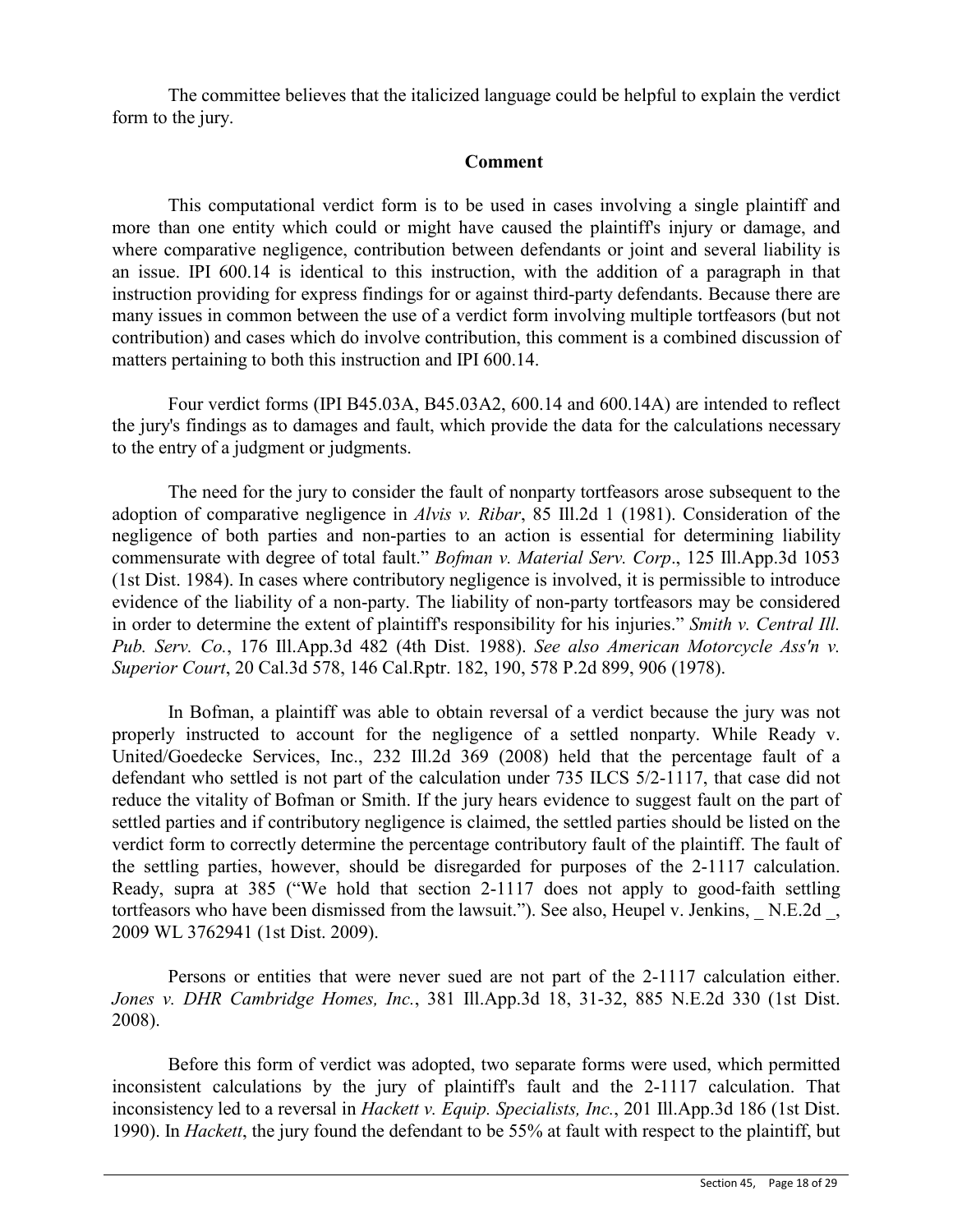not at fault at all with respect to the third-party defendant. The appellate court held that the fault of the defendant could not simply have disappeared for contribution purposes. This form of verdict should prevent similar problems.

If contribution claims are tried simultaneously with the plaintiff's underlying action, this verdict form (in the event of only counterclaims among defendants) or IPI 600.14 (in the event of third-party claims) is to be used as the form of verdict for both the plaintiff's claim and those contribution claims. This verdict form is also to be used in those cases where contribution is not sought but where one or more defendants seek to be held only severally liable.

This form eliminates the need for separate calculations or allocations by the jury for comparative negligence, joint and several liability, and contribution. Further, it was designed to provide the bar with sufficient resemblance to the prior verdict forms such that the transition would be comfortable. Although it is not practically or legally necessary, provision is made for the jury to continue the former practice of calculating the plaintiff's net recovery by reducing the plaintiff's total damages by the plaintiff's fault.

*Burke v. 12 Rothschild's Liquor Mart*, 148 Ill.2d 429 (1992), holds that a willful and wanton tortfeasor cannot use the plaintiff's comparative negligence to reduce damages. *Ziarko v. Soo Line R.R.*, 161 Ill.2d 267 (1994), holds that "a defendant found guilty of willful and wanton conduct may seek contribution from a defendant found guilty of ordinary negligence if the willful and wanton defendant's acts were found to be simply reckless and thus were determined to be less than intentional conduct." *Ziarko* and *Burke* raise a number of comparative fault issues among all parties that must be considered in the preparation and use of instructions and verdict forms.

First, if it is known prior to the submission of the case to the jury that one of the defendants can be liable *only* upon a willful and wanton theory, the calculation of the percentage to be attributable to that defendant's conduct may still be an issue for the jury's consideration, even if that defendant is not entitled to a reduction of damages for comparative negligence purposes. Both the plaintiff (for comparative negligence purposes as to the other defendants) and the other defendants and third-party defendants (for several liability purposes, and perhaps for contribution purposes) might wish to argue that the percentage of causation attributable to the willful and wanton defendant be compared with the rest of the causal fault.

Second, a particular defendant might be liable for (1) negligent conduct, (2) "reckless" willful and wanton conduct, or (3) that type of willful and wanton conduct described in Ziarko as "intentional." If the plaintiff's case and the contribution issues are submitted together to the same jury, the court must determine: (1) the allowable basis of comparison between the party or parties found to be negligent and the party or parties whose fault was willful and wanton; (2) whether any aspect of those issues is to be decided by the court as a matter of law as opposed to being determined by the jury; and (3) the extent to which any willful and wanton defendant's fault is not considered in allocating fault. The committee takes no position on these issues.

Because of the absence of case law on various issues, the committee does not yet have sufficient guidance from the courts to draw instructions that would expressly accommodate every situation. In the meantime, it is anticipated that most cases can be tried using these forms and instructions accompanied by special interrogatories on the issue of willful and wanton conduct.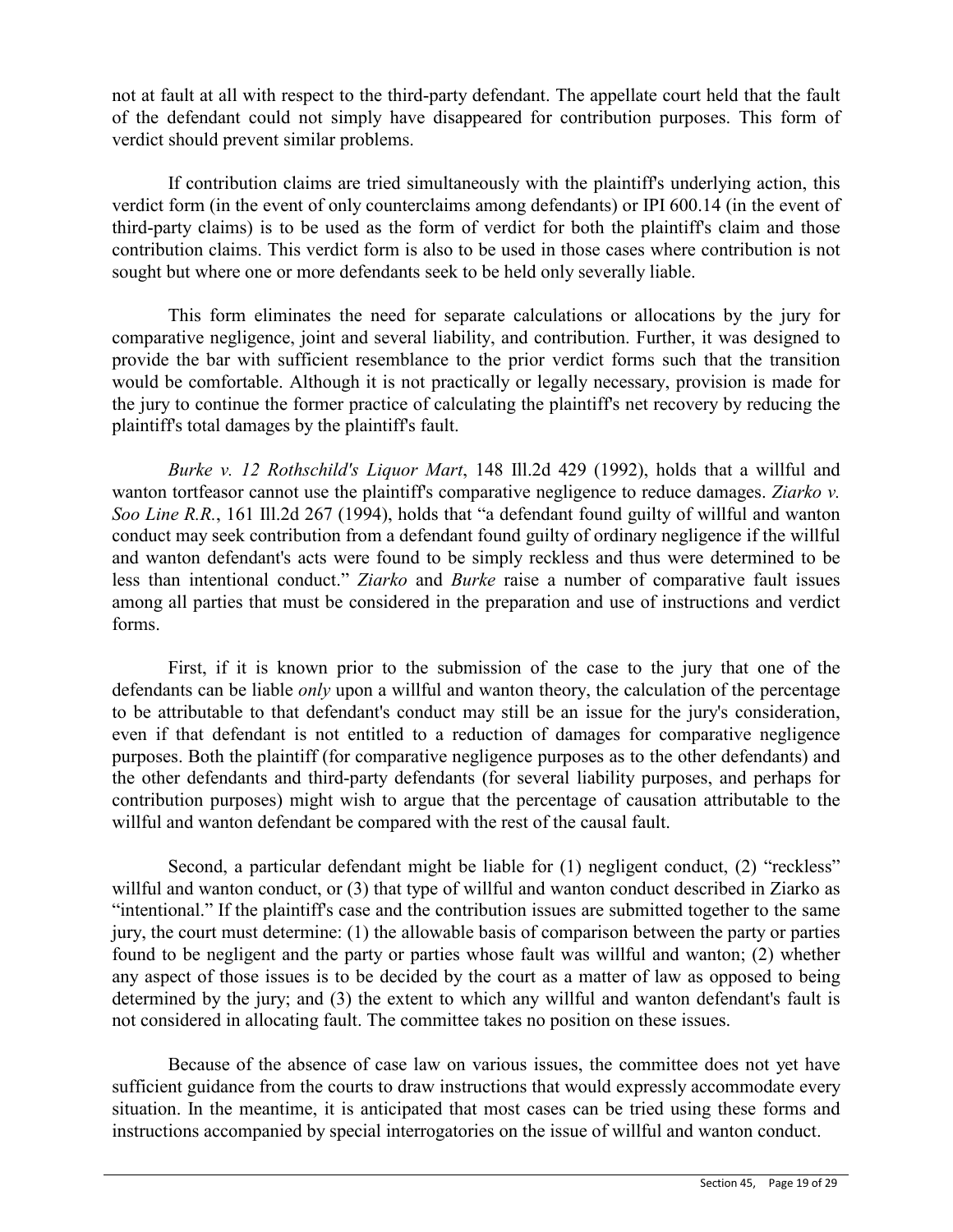The committee recommends that a non-party not be included on the verdict form until the trial judge first makes the determination that sufficient evidence has been presented to support a jury finding of fault with respect to that nonparty. Assuming sufficient evidence is presented and if the jury will need to decide whether plaintiff was contributorily negligent, then the non-party should be listed on the verdict form based on *Bofman, supra,* and *Smith, supra*. If there is no issue of contributory negligence, the Committee recommends against including non-parties on the verdict form. *Ready, supra* at 385; *Jones, supra* at 31.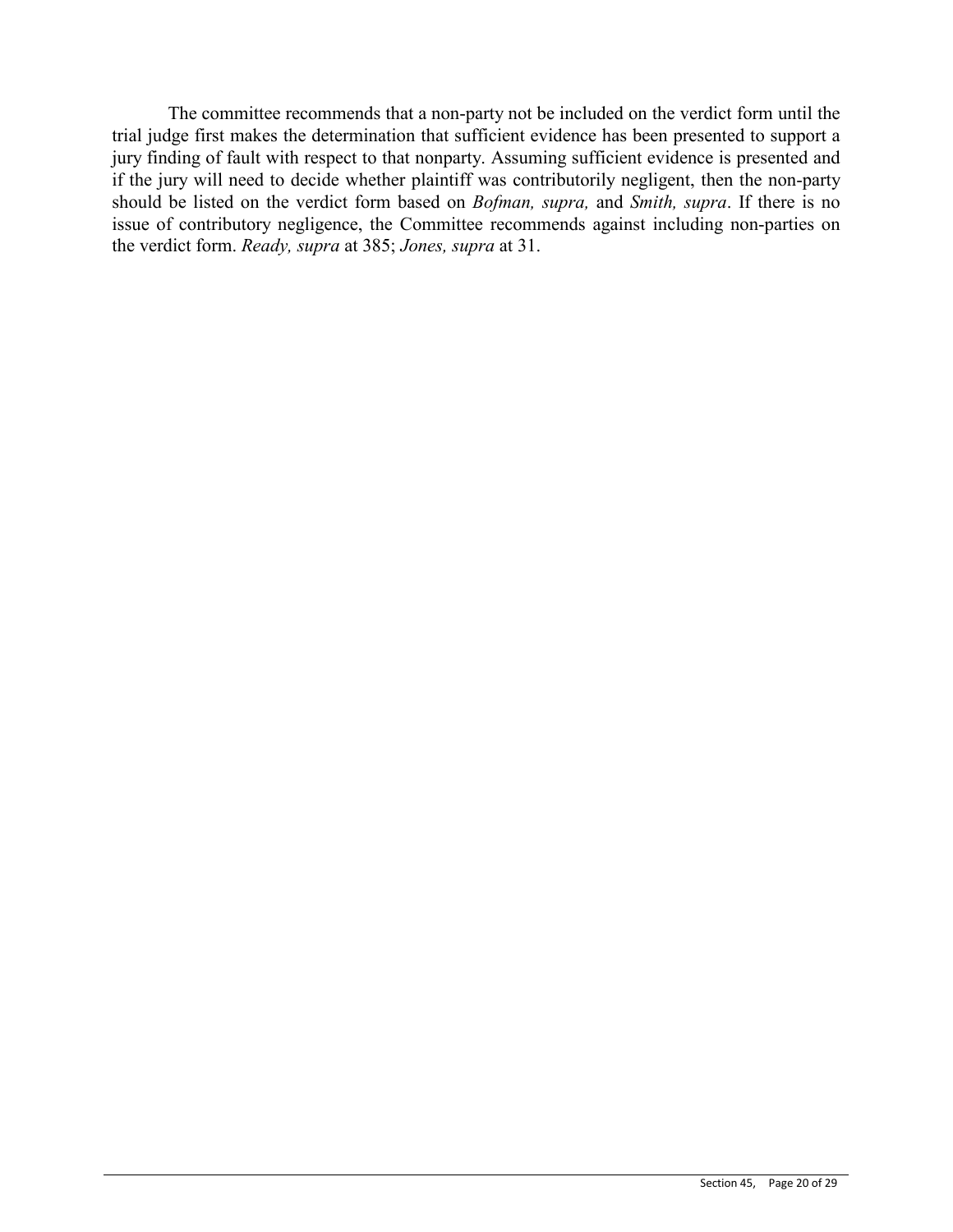## **B45.03A2 Verdict Form A--Single Plaintiff and Claimed Multiple Tortfeasors--No Comparative Negligence--Verdict for Plaintiff Against Some But Not All Defendants**

#### **VERDICT FORM A**

We, the jury, find for [plaintiff's name] and against the following defendant or defendants:

| Name of defendant 1 | Yes | No             |
|---------------------|-----|----------------|
|                     |     |                |
| Name of defendant 2 | Yes | No             |
| Name of defendant 3 | Yes | N <sub>0</sub> |

We further find the following:

First: We find that the total amount of damages suffered by [plaintiff's name] as a proximate result of the occurrence in question is \$  $\,$ , itemized as follows:

| The reasonable expense of past medical and medically related expenses: |  |
|------------------------------------------------------------------------|--|
| (Other damages, insert from IPI 30 series)                             |  |
| PLAINTIFF'S TOTAL DAMAGES:                                             |  |

Second: Assuming that 100% represents the total combined legal responsibility of all [persons] [or] [entities] who [that] proximately caused [plaintiff's name] injury, we find the percentage of legal responsibility attributable to each as follows:

| a) Defendant $#1$ 's name | $\frac{0}{0}$ |
|---------------------------|---------------|
| b) Defendant #2's name    | $\frac{0}{0}$ |
| c) Defendant $#3$ 's name | $\frac{0}{0}$ |
| <b>TOTAL</b>              | 100%          |

(*Instructions to Jury: If you find that any party listed on the verdict form was not legally responsible in a way that proximately caused plaintiff's injury, you should enter a zero (0)% as to that party.)*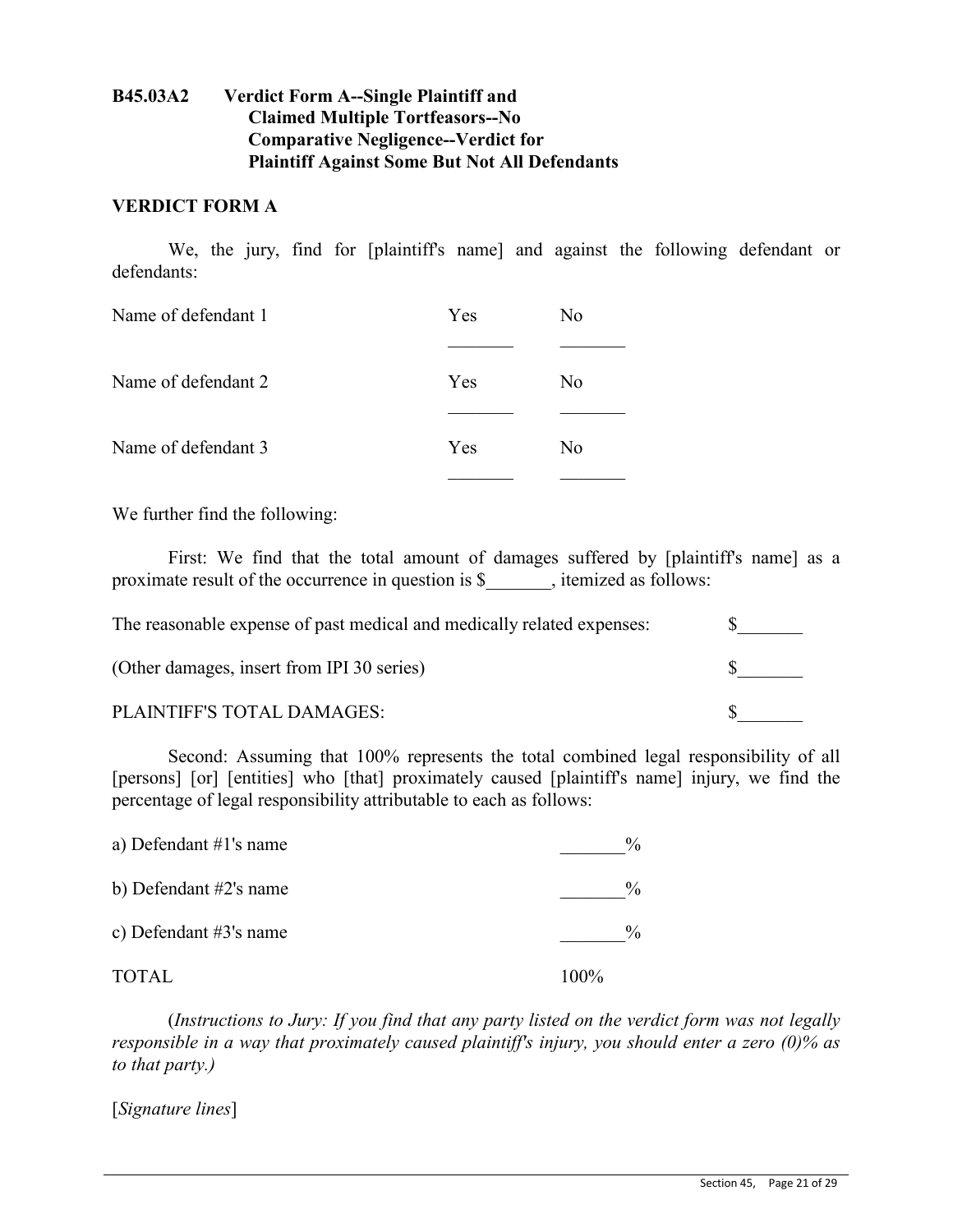*Verdict Form, Notes and Comment adopted January 2010. Notes revised June 1, 2012.*

#### **Notes on Use**

This verdict form should be used when there is no claim of contributory fault of the plaintiff. However, if the plaintiff suffers multiple, separable injuries and not all of the defendants are alleged to have caused each of the separable injuries then a modified verdict form may be necessary. *See Auten v. Franklin*, 404 Ill.App.3d 1130, 942 N.Ed.2d 500, 347 Ill.Dec. 297 ( $4<sup>th</sup>$  Dist. 2010). If there is a claim of contributory fault, use B45.03A. If there is a contribution claim pending against a third party, use IPI 600.14 or 600.14A.

The bracketed itemization of damages in paragraph [First] should be used in any case where itemization of damages is required under 735 ILCS 5/2-1117 (joint and several liability) or if requested pursuant to 735 ILCS 5/2-1109, by any party. Also, if requested, each element of damages should be further itemized to provide separate lines for past and future loss pursuant to 735 ILCS 5/2-1109 (economic loss) and *Maddox v. Rozek*, 265 Ill. App. 3d 1007, 1011, 639 N.E.2d 164, 167, 203 Ill. Dec. 125, 128 (1st Dist. 1994) (non-economic loss). *See also Doering v. Janssen*, 76 Ill. App. 3d 62, 67, 394 N.E.2d 721, 725, 31 Ill. Dec. 519, 523 (3d Dist. 1979) where the court held it was not error to submit an itemized verdict form for both economic and noneconomic loss with separate lines for past and future damages.

Fill in the names of the parties and others before submitting this form to the jury. Where "Defendant A," "Defendant B," etc. appear, insert the names of each defendant on a separate line.

This instruction, or a variation of it, should be used in cases where there is one plaintiff and more than one defendant. If there are multiple counts, the operative paragraphs may need to be repeated for each count with the count identified, e.g. "under Count."

In the event that any party moves for a separate verdict on any count, separate verdicts in addition to this verdict must be submitted. 735 ILCS 5/2-1201(c).

The committee believes that the italicized language could be helpful to explain the verdict form to the jury.

#### **Comment**

See Comment to B45.03A.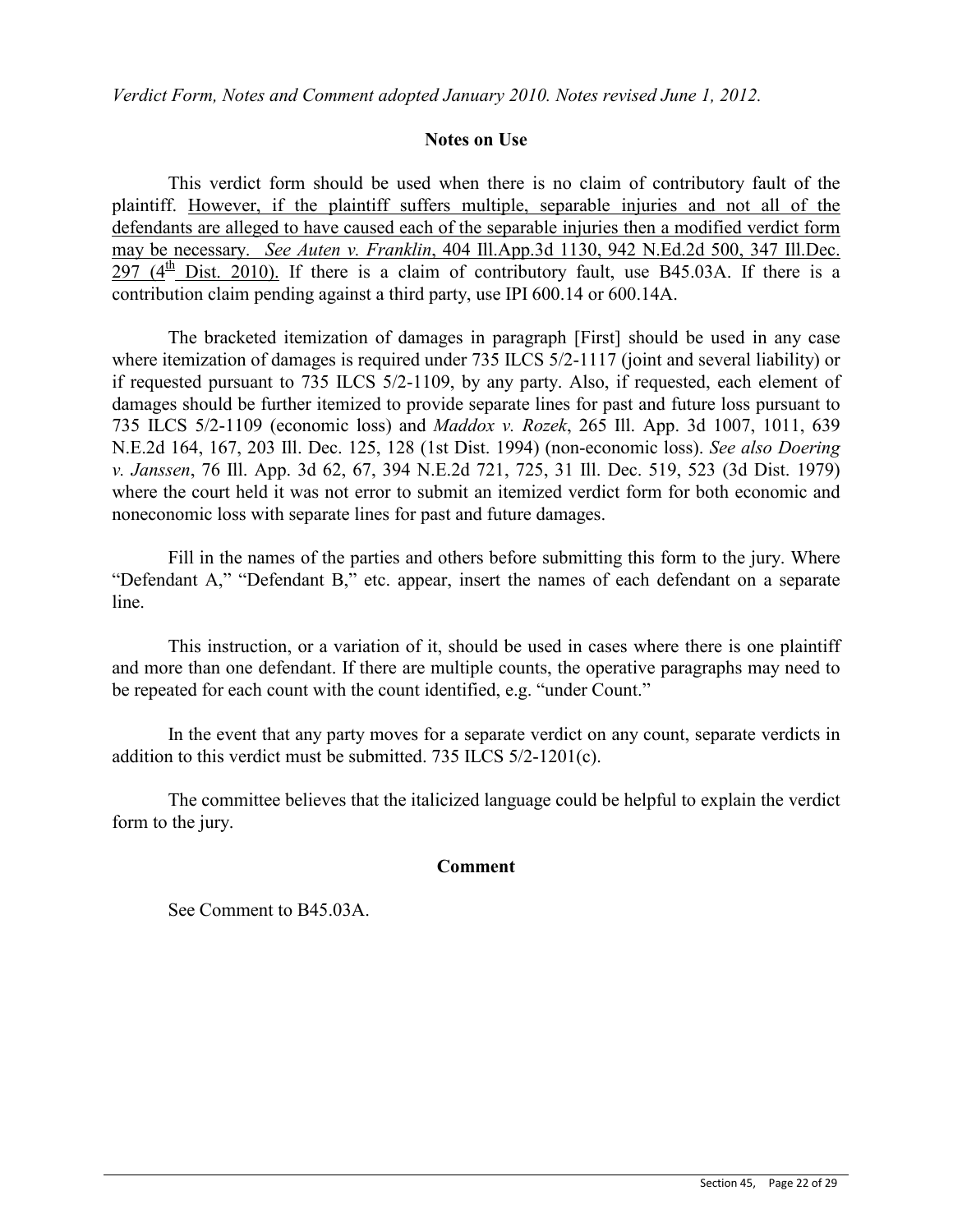# **B45.03.B Verdict Form B--Single Plaintiff and Multiple Defendants**

# **VERDICT FORM B**

We, the jury, find for all of the defendants and against the plaintiff.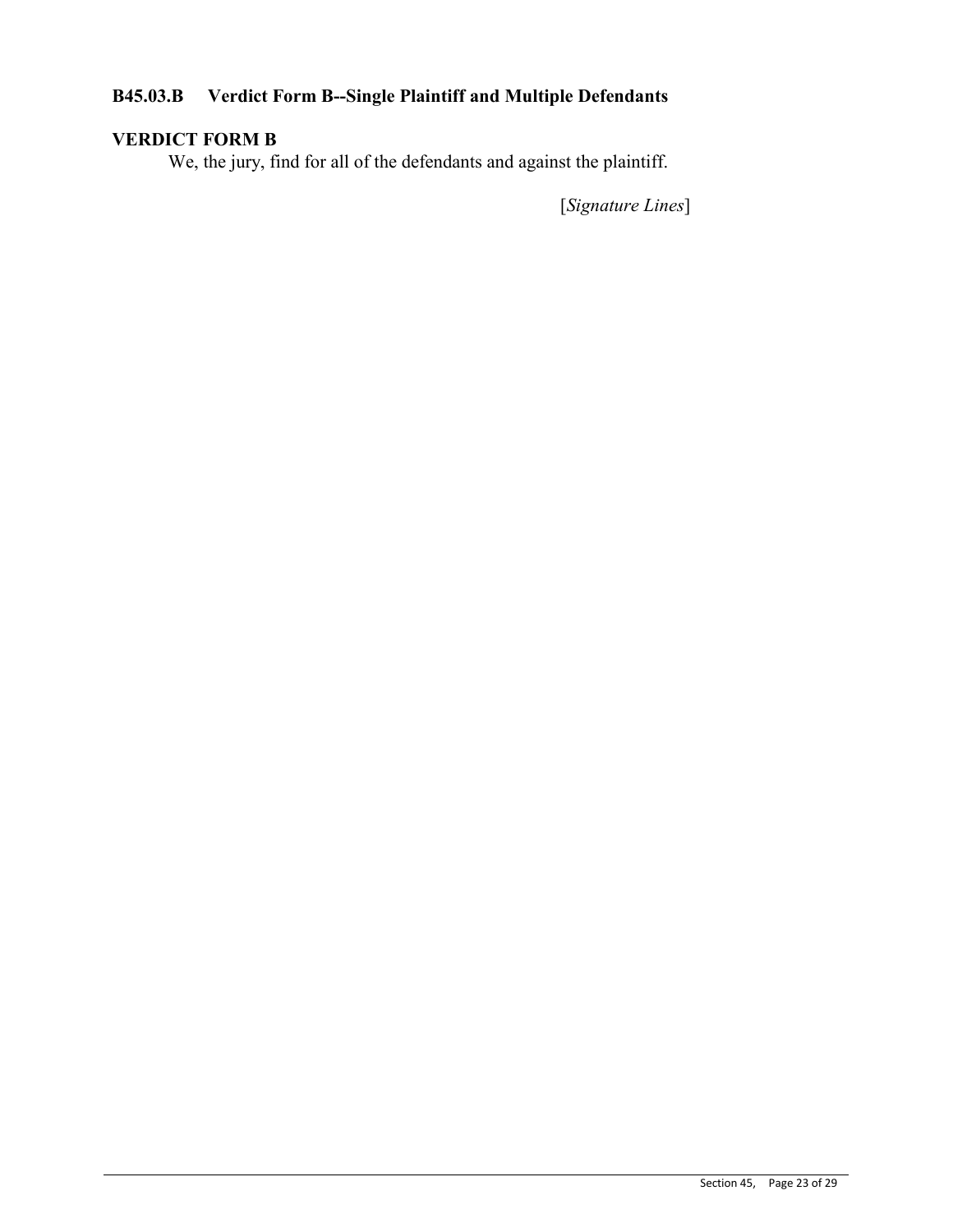#### **45.04A Wrongful Death Act--Survival Act--Verdict Form A—No Contributory Fault**

We, the jury, find for the Estate of , deceased, and against the following defendants:

| Defendant 1                                                                                                       |     |                                                                                                                                                                                                                                   |  |
|-------------------------------------------------------------------------------------------------------------------|-----|-----------------------------------------------------------------------------------------------------------------------------------------------------------------------------------------------------------------------------------|--|
| Defendant 2                                                                                                       | Yes | No new years of the New York of the New York of the New York of the New York of the New York of the New York o<br>New York of the New York of the New York of the New York of the New York of the New York of the New York of the |  |
| We further find the following:                                                                                    |     |                                                                                                                                                                                                                                   |  |
| is \$_______, itemized as follows:                                                                                |     | First: We find that the total amount of damages suffered by the Estate of ___________, deceased,                                                                                                                                  |  |
| [Loss of money, benefits, goods and services]:                                                                    |     | $\mathcal{S}$ $\mathcal{S}$                                                                                                                                                                                                       |  |
| [Grief, sorrow and mental suffering]:                                                                             |     | $\frac{\text{S}}{\text{S}}$                                                                                                                                                                                                       |  |
| [Loss of society] and [loss of sexual relations]:                                                                 |     | $\frac{\text{S}}{\text{S}}$                                                                                                                                                                                                       |  |
| [(Other damages: insert from $30.04$ , $30.04.01$ ,<br>30.05, 30.05.01, 30.06, 30.07, 30.09<br>or as applicable)] |     |                                                                                                                                                                                                                                   |  |
| PLAINTIFF'S TOTAL DAMAGES                                                                                         |     |                                                                                                                                                                                                                                   |  |
| Foreperson                                                                                                        |     |                                                                                                                                                                                                                                   |  |

*Add additional lines for juror signatures*

*Verdict Form, Notes and Comment revised May 2014.*

#### **Notes on Use**

Use "other damages" if there is a Survival Act count. If there is an issue of contributory fault of decedent only, also use verdict form IPI 45.04B. If there is an issue of contributory fault of a beneficiary alone or a beneficiary and a decedent, also use verdict form IPI 45.04C. Add additional lines on the damage itemization as appropriate if a Family Expense Act claim is part of the plaintiff's case.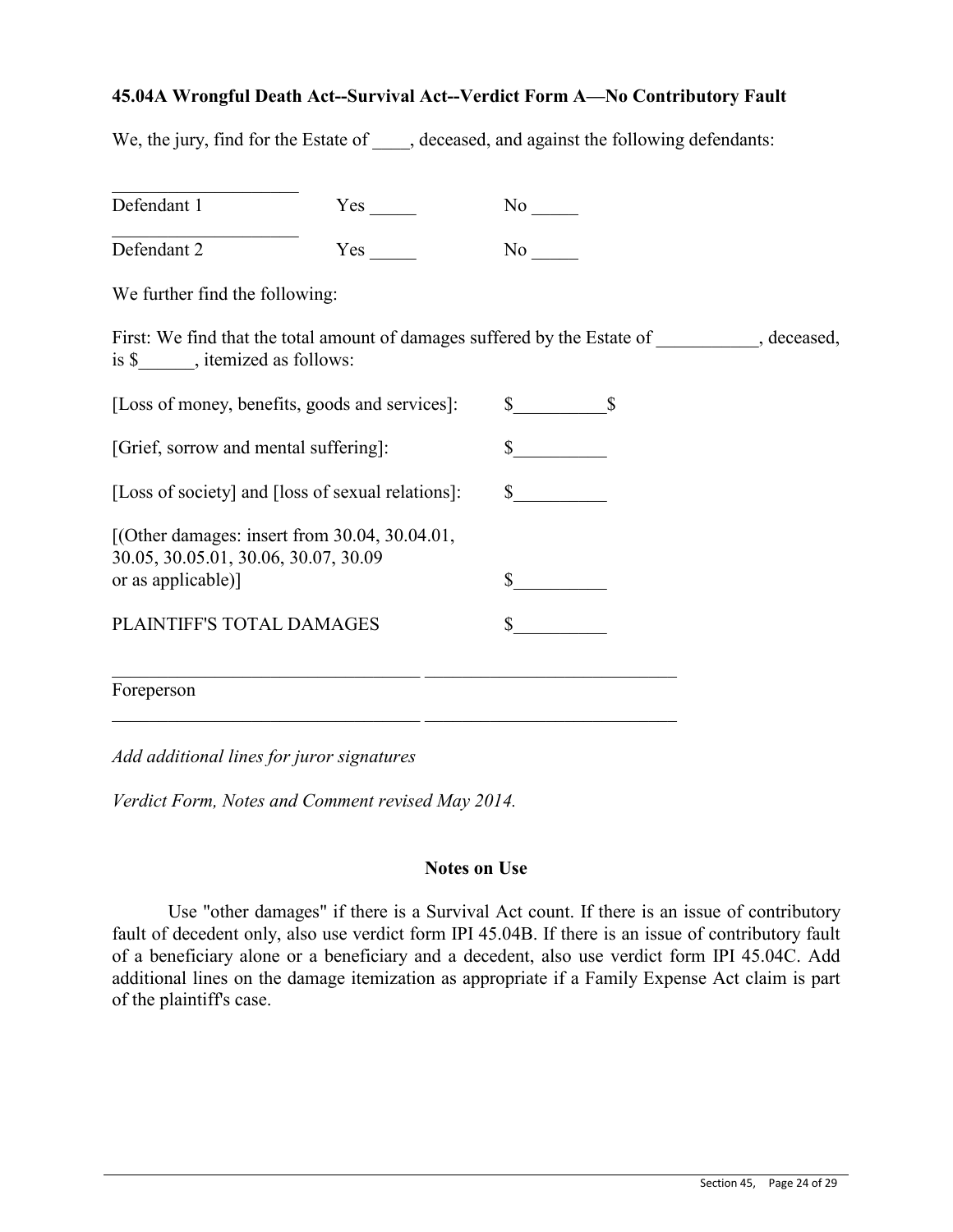#### **Comment**

The Survival Act is not a statutory cause of action, but rather a statute that allows for the continued existence of a cause of action that arose during the lifetime of the decedent. *Myers v. Heritage Enters., Inc.*, 332 Ill.App.3d 514, 773 N.E.2d 787, 266 Ill. Dec. 32 (4th Dist. 2002).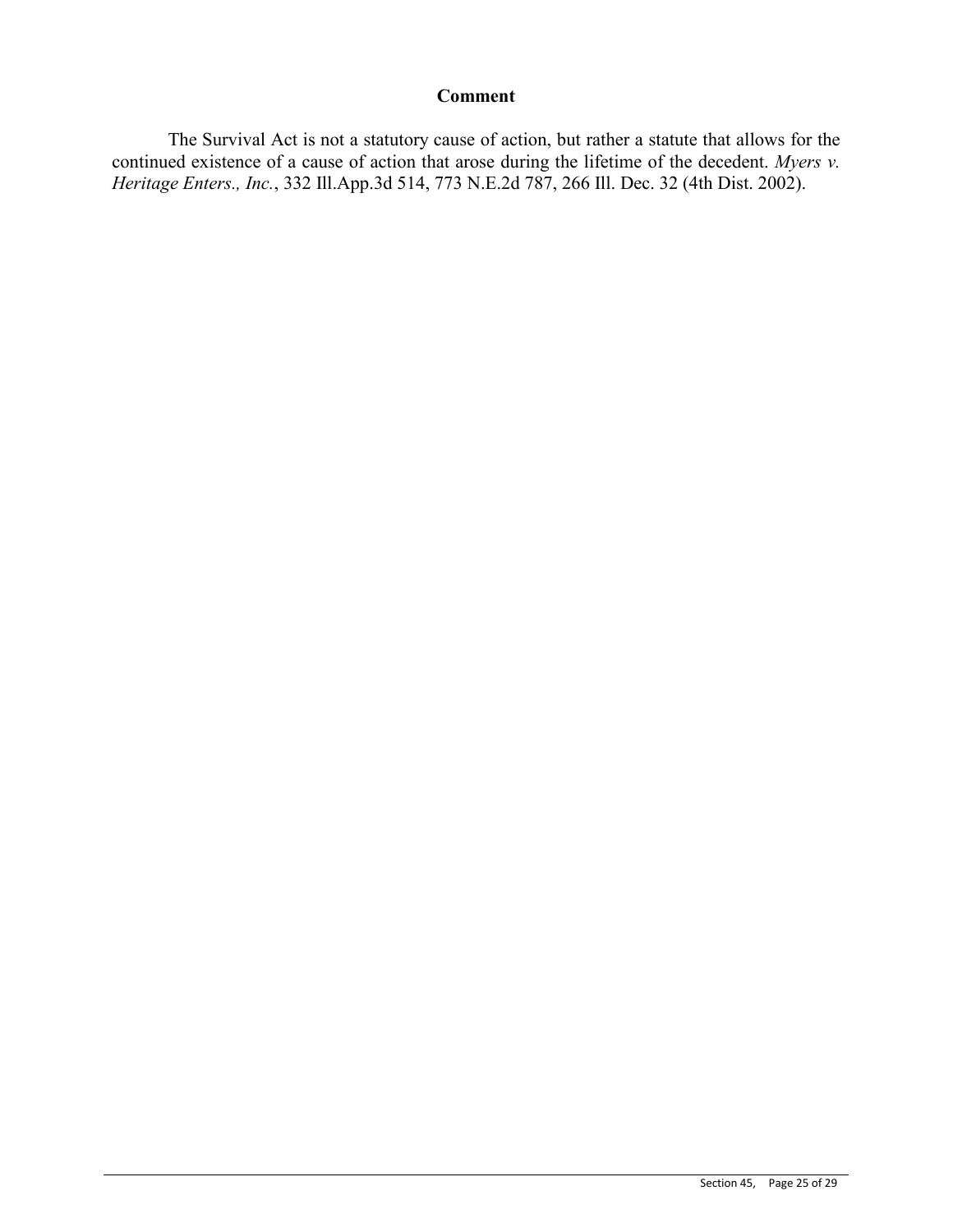## **45.04B Wrongful Death Act--Survival Act--Verdict Form B--Contributory Fault of Decedent Only**

We, the jury, find for the Estate of  $\qquad$ , deceased, and against the following defendants:

| Defendant 1                                                                                                 | $Yes \_$ | No No                     |                                                                                          |
|-------------------------------------------------------------------------------------------------------------|----------|---------------------------|------------------------------------------------------------------------------------------|
| Defendant 2                                                                                                 | Yes      | No results.               |                                                                                          |
| We further find the following:                                                                              |          |                           |                                                                                          |
| \$, itemized as follows:                                                                                    |          |                           | First: We find that the total amount of damages suffered by the Estate of , deceased, is |
| [Loss of money, benefits, goods and services]:                                                              |          | $\mathbb{S}$ $\mathbb{S}$ |                                                                                          |
| [Grief, sorrow and mental suffering]:                                                                       |          |                           |                                                                                          |
| [Loss of society] and [loss of sexual relations]:                                                           |          | \$                        |                                                                                          |
| [(Other damages: insert from 30.04, 30.04.01,<br>30.05, 30.05.01, 30.06, 30.07, 30.09<br>or as applicable)] |          | \$                        |                                                                                          |
| PLAINTIFF'S TOTAL DAMAGES                                                                                   |          |                           |                                                                                          |

Second: Assuming that 100% represents the total combined [negligence][fault][responsibility] of all [persons] [or entities] whose [negligence][fault][responsibility] proximately caused the death of [decedent], we find the percentage of [negligence][fault][responsibility] attributable to each as follows:

| Decedent    |  |
|-------------|--|
|             |  |
| Defendant 1 |  |
|             |  |
| Defendant 2 |  |

 $\_$  , and the set of the set of the set of the set of the set of the set of the set of the set of the set of the set of the set of the set of the set of the set of the set of the set of the set of the set of the set of th

 $\mathcal{L}_\text{max}$ 

Third: After reducing the plaintiff's total damages from paragraph "First" by the percentage of [negligence] [[(other damage reducing defense)]] if any, of [decedent] from line (a) in paragraph "Second," we award [plaintiff] recoverable damages in the amount of \$\_\_\_\_\_\_\_.

Foreperson

*Add additional lines for juror signatures.* 

*Verdict Form, Notes and Comment revised May 2014.*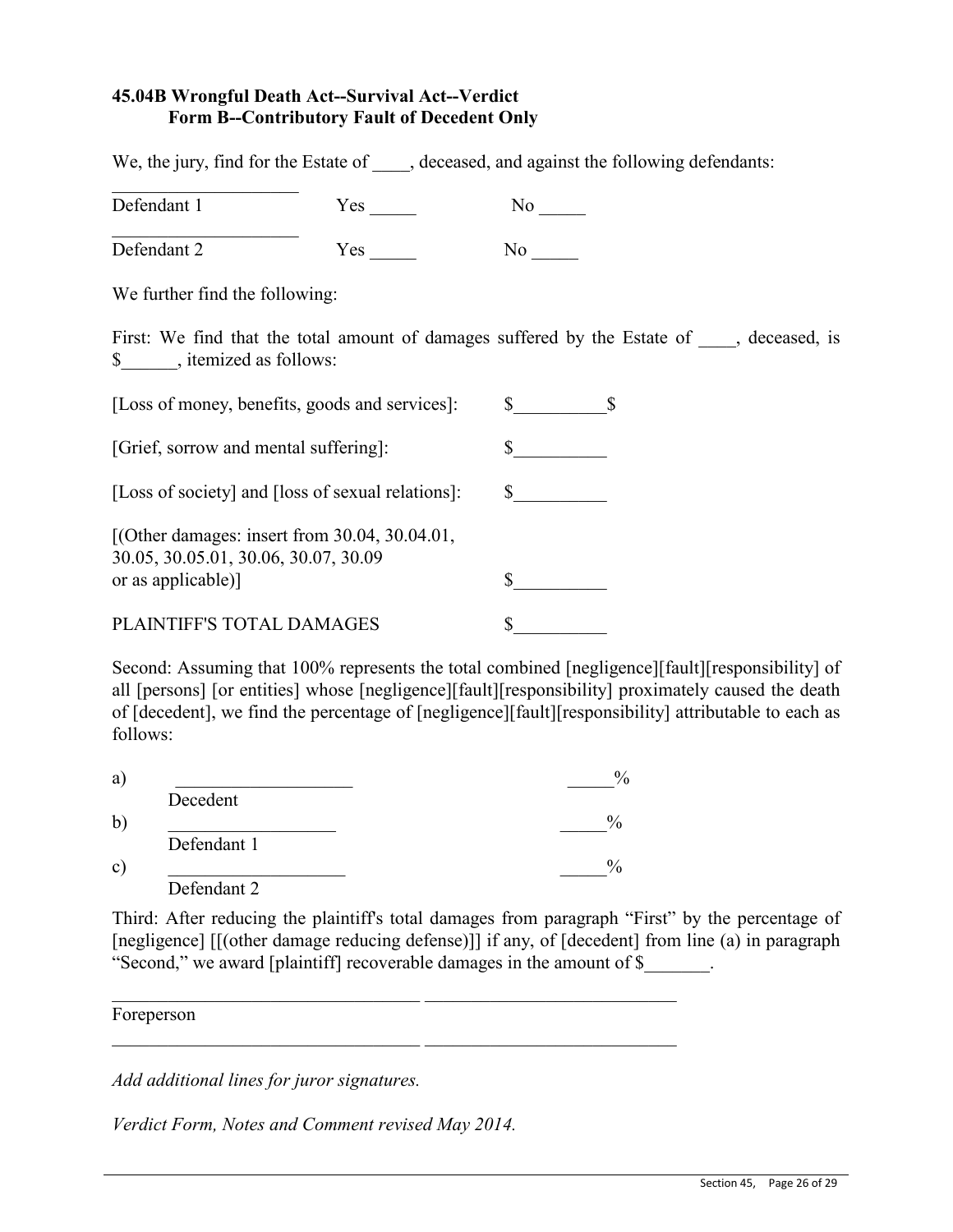#### **Notes on Use**

Use "other damages" if there is a Survival Act count. Use this verdict form in conjunction with IPI B31.08 when the contributory fault of only the decedent is an issue for the jury. If there is no issue as to contributory fault, use verdict form IPI 45.04A. If there is an issue of contributory fault of a beneficiary alone or a beneficiary and a decedent, use verdict form IPI 45.04C. Add additional lines on the damage itemization as appropriate if a Family Expense Act claim is part of the plaintiff's case.

#### **Comment**

The contributory fault of the decedent is a defense in a wrongful death action, which was created by statute in Illinois. 740 ILCS 180/2.

The Survival Act is not a statutory cause of action, but rather a statute that allows for the continued existence of a cause of action that arose during the lifetime of the decedent. *Myers v. Heritage Enters., Inc.,* 332 Ill.App.3d 514, 773 N.E.2d 787, 266 Ill. Dec. 32 (4th Dist. 2002). The decedent's contributory fault is a defense to a claim brought under the Survival Act.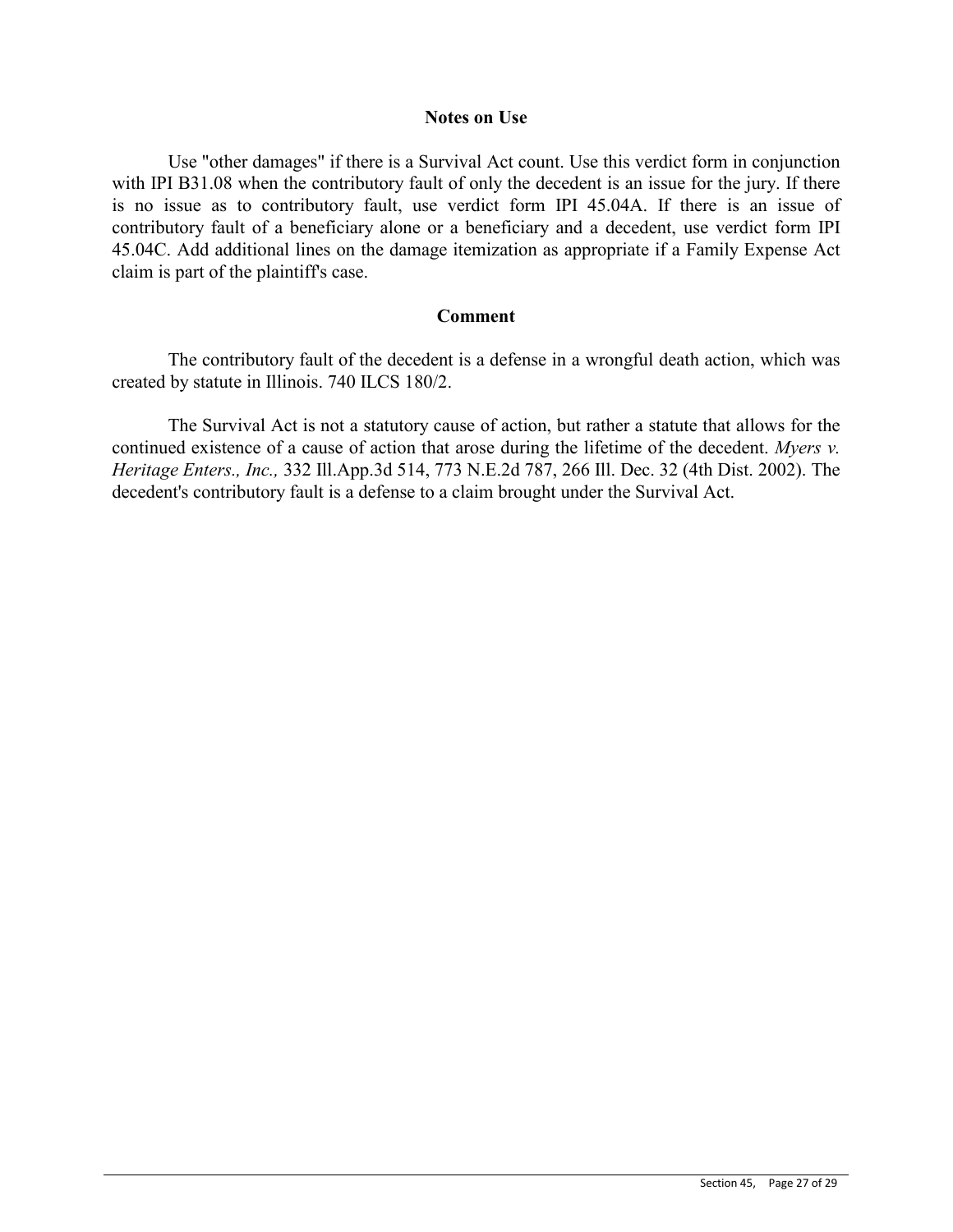# **45.04C Wrongful Death Act--Survival Act--Verdict Form C--Contributory Fault of Beneficiary and Decedent or Beneficiary Only**

We, the jury, find for the Estate of  $\qquad$ , deceased, and against the following defendants:

Defendant 1

 $Yes$  No

 $Yes$  No  $\qquad$ 

Defendant 2

We further find the following:

First: We find that the total amount of damages suffered by the Estate of \_\_\_\_\_\_\_\_\_, deceased, is \$  $\blacksquare$ [Loss of money, benefits, goods and services]: \$\_\_\_\_\_\_\_\_\_\_\_\_\_\_\_ [Grief, sorrow and mental suffering]: \$\_\_\_\_\_\_\_\_\_\_\_\_\_\_\_ [Loss of society] and [loss of sexual relations]:  $\qquad \qquad$  \$ [(Other damages: insert from 30.04, 30.04.01, 30.05, 30.05.01, 30.06, 30.07, 30.09 or as applicable)]  $\qquad$  \$ PLAINTIFF'S TOTAL DAMAGES  $\qquad \qquad$  \$

Second: Assuming that 100% represents the total combined [negligence] [fault] [responsibility] of all [persons] [or entities] whose [negligence] [fault] [responsibility] proximately caused the death of [decedent], we find the percentage of [negligence] [fault] [responsibility] attributable to each as follows:

|             | $\frac{0}{0}$ |
|-------------|---------------|
| Decedent    |               |
|             |               |
| Beneficiary |               |
|             |               |
| Defendant 1 |               |
|             | $\frac{0}{0}$ |
| Defendant 2 |               |
|             |               |
| Foreperson  |               |
|             |               |

*Add additional lines for juror signatures.*